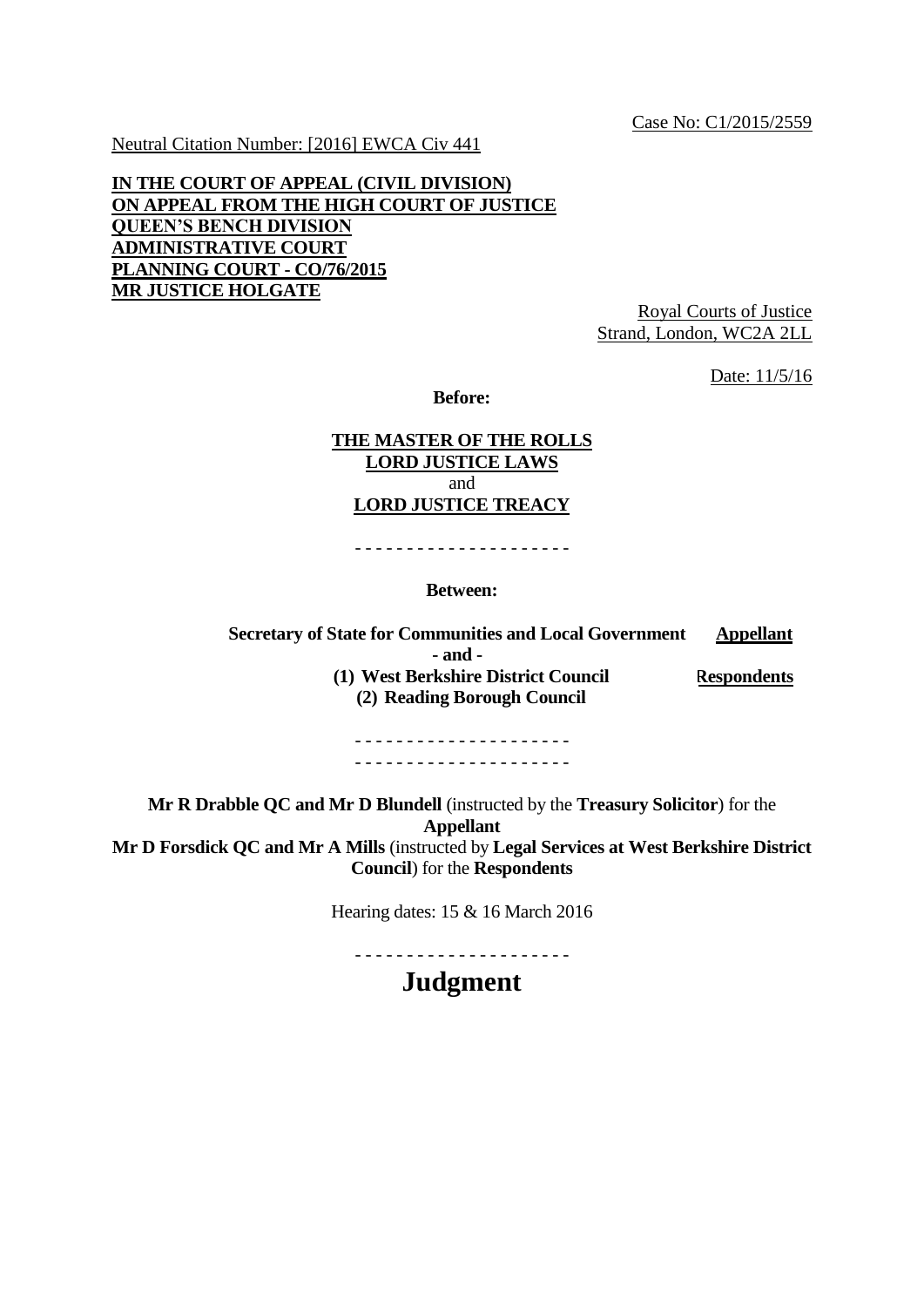## **LAWS LJ and TREACY LJ:**

…

### *INTRODUCTION*

- 1. This is the Secretary of State's appeal, with permission granted by Lewison LJ on 22 September 2015, against the decision of Holgate J given in the Administrative Court on 31 July 2015 ([2015] EWHC Admin 2222) following a rolled-up hearing of a claim for judicial review brought by two planning authorities, the West Berkshire District Council and the Reading Borough Council. They are of course now respondents to the appeal. Holgate J held that a planning policy promulgated by the Secretary of State in a Written Ministerial Statement ("the WMS") made in Parliament on 28 November 2014 was unlawful, and granted a declaration accordingly.
- 2. The policy in question is described in the first witness statement of Ms Jane Everton, who is a senior official responsible for government policy on the use of planning obligations under s.106 of the Town and Country Planning Act 1990. Her account of it is described by the judge below as follows (judgment paragraph 2):

"(i) Developments of 10 units or 1000 sq m or less (including annexes and extensions) would be *excluded* from affordable housing levies and tariff based contributions;

(ii) A lower threshold would apply in designated rural areas, National Parks and Areas of Outstanding Natural Beauty (as defined in section 157 of the Housing Act 1985), with developments of 5 units or less to be *excluded* from affordable housing levies and tariff based contributions. Development of between 6 and 10 units would be subject to a commuted sum payable on or after completion;

(iii) Where a vacant building is brought back into use or demolished for redevelopment, local authorities will provide a 'credit', equivalent to the floorspace of the vacant building, to be set against affordable housing contributions." (judge's emphasis)

Given the nature of the major issue in the case the language of the WMS itself is important. We should cite the following paragraphs.

"We consulted in March this year on a series of measures intended to tackle the disproportionate burden of developer contributions on small scale developers, custom and selfbuilders. These included introducing into national policy a threshold beneath which affordable housing contributions should not be sought. The suggested threshold was for developments of ten units or less (and which have a maximum combined gross floor space of no more than 1,000 square metres.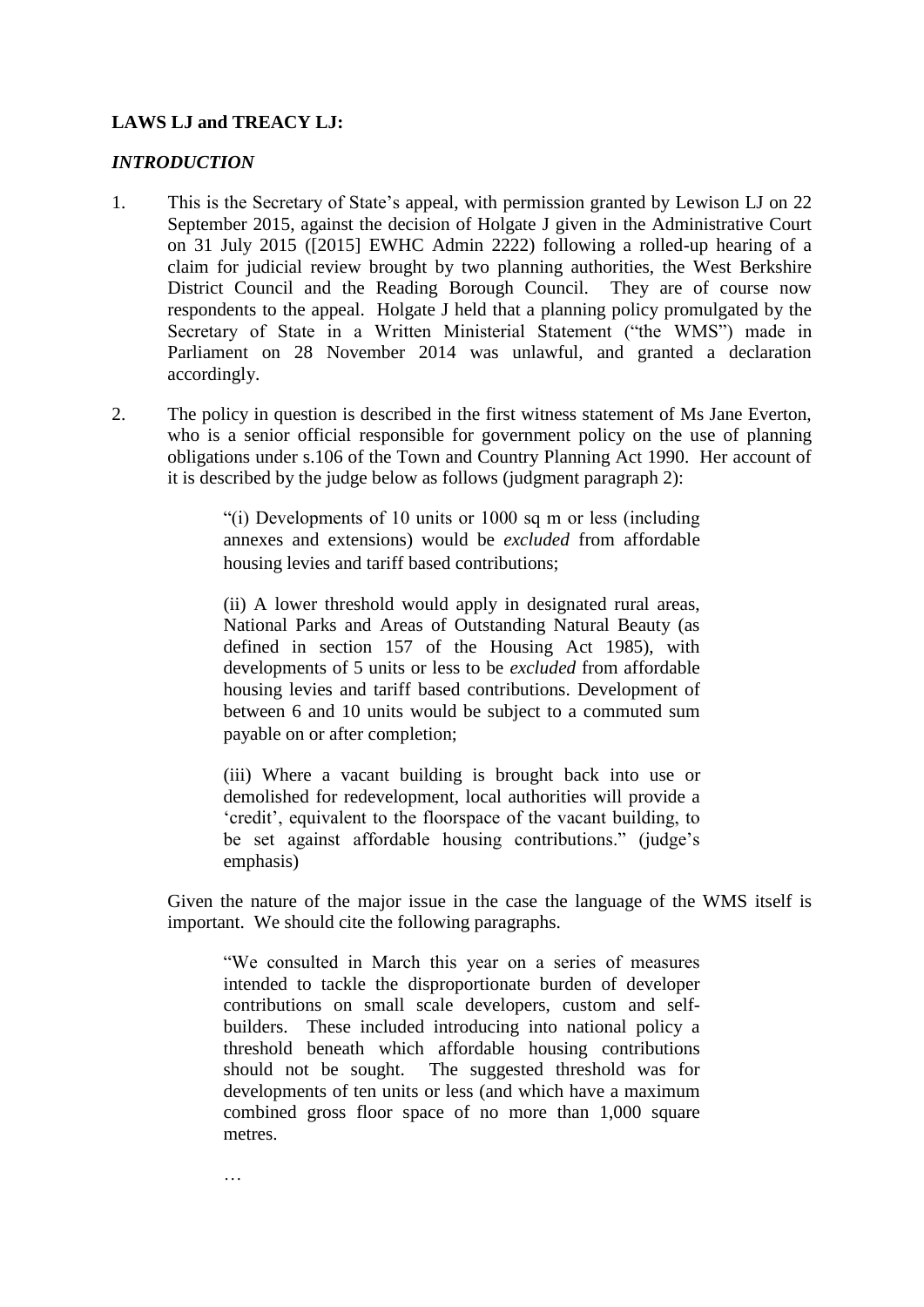We received over 300 consultation responses many of which contained detailed submissions local data. After careful consideration of these responses, the Government is making the following changes to national policy with regard to S.106 planning obligations:

Due to the disproportionate burden of developer contributions on small scale developers, for sites of 10 units or less, and which have a maximum combined gross floor space of 1,000 square metres, affordable housing and tariff style contributions should not be sought. This will also apply to all residential annexes and extensions.

For designated rural areas under Section 157 of the Housing Act 1985, which includes National Parks and Areas of Outstanding Natural Beauty, authorities may choose to implement a lower threshold of 5 units or less, beneath which affordable housing and tariff style contributions should not be sought. This will also apply to all residential annexes and extensions. Within these designated areas, if the 5 unit threshold is implemented then payment of affordable housing and tariff style contributions on developments of between 6 to 10 units should also be sought as a cash payment only and be commuted until after completion of units within the development."

- 3. Holgate J's judgment contains a very full account of the planning background, not least under the headings "The policy context for the challenge" (paragraphs  $5 - 22$ ), "Affordable housing policies in local plans"  $(39 - 46)$ , and "The evolution of the Secretary of State's policy"  $(47 – 79)$ . This gives much valuable detail, but we will not replicate it here. What follows is the barest thumbnail sketch.
- 4. For many years planning policy had made provision for affordable housing. Affordable housing levies and tariff-based contributions were required of developers. But by 5 December 2013, when the Chancellor of the Exchequer announced the 2013 Autumn Statement, Ministers had reached the opinion that such charges were having an adverse impact on small scale housing development. The construction of new housing had fallen significantly below housing need at a national level. The small scale housing industry had not recovered from the recession and continued to decline. In consequence the government proposed to reduce the requirement for affordable housing contributions. On 23 March 2014 a consultation paper was published. Under the heading "What are we proposing?" this was stated:

"We are also proposing to introduce a 10-unit and 1000 square metre gross floor space threshold for affordable housing contributions through section 106 planning obligations. This will aid the delivery of small scale housing sites. Rural Exception Sites will be excluded from this threshold."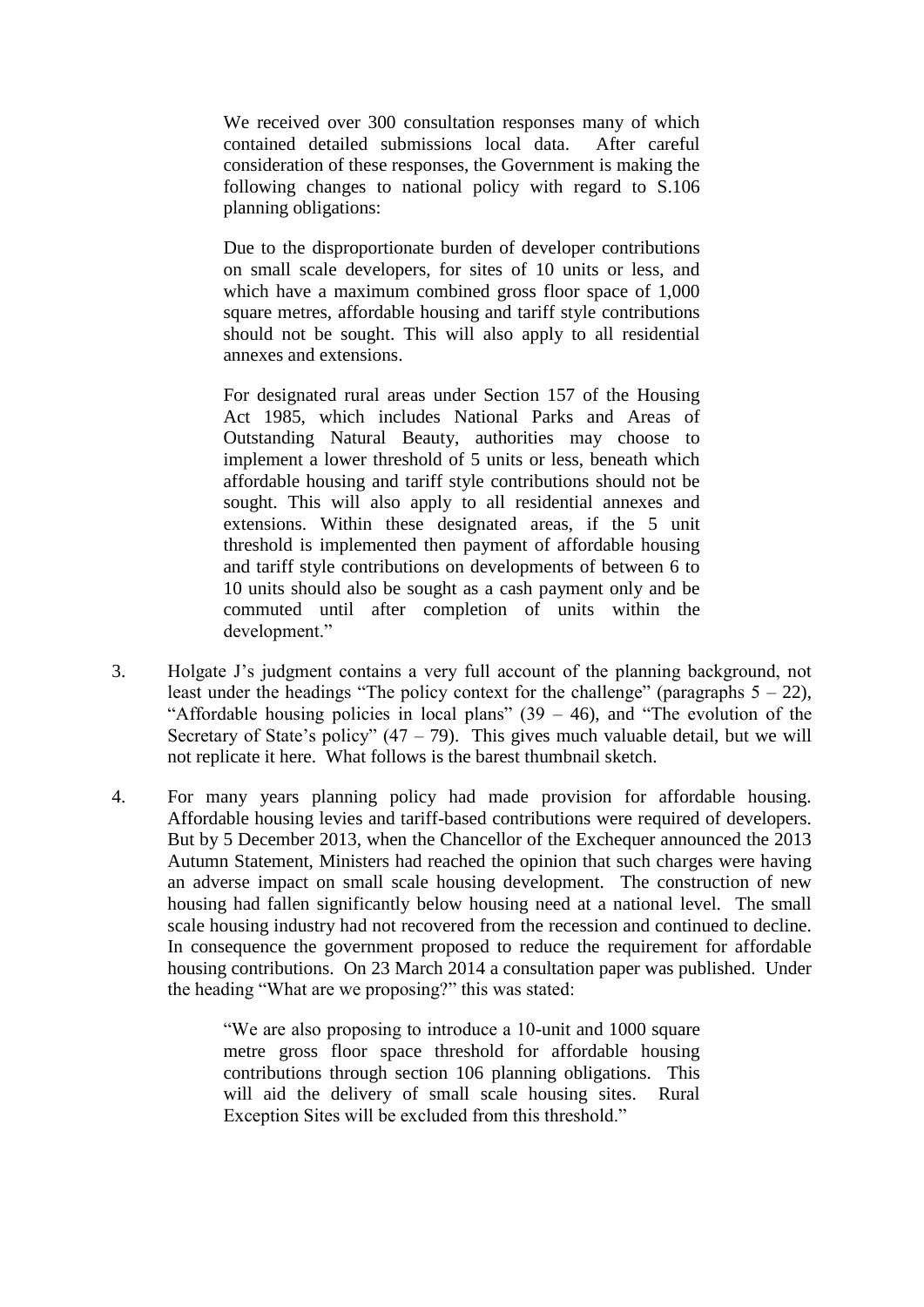It seems that the use of thresholds for affordable housing contributions goes back at least to 1993. As the WMS stated, over 300 responses to the consultation exercise were received by the Secretary of State.

- 5. At length on 28 November 2014 the Minister of State announced the new policy in the House of Commons by way of the WMS. The National Planning Practice Guidance (NPPG) was amended on the same day, and subsequently revised on 27 February and 26 March 2015.
- 6. The learned judge upheld the respondents' challenge to the WMS on four grounds.

(i) It was inconsistent with the statutory planning regime.

(ii) The Secretary of State had failed to take into account necessary material considerations.

(iii) The Secretary of State's consultation upon the proposals was legally inadequate.

(iv) The Secretary of State had failed properly to assess the impact of the proposal upon persons with protected characteristics: Equality Act 2010 s.149.

Holgate J found it unnecessary to enter into a fifth ground of challenge, namely that the policy was irrational.

7. The Secretary of State now seeks to overturn the judge's conclusions on all four grounds. Before addressing them we should give some account of the statutory provisions which principally bear on the case.

## *THE LEGISLATION*

8. The place of development plans in the planning regime is central to the first ground (inconsistency with the statutory scheme). In the law of town and country planning a development plan is a set of documents containing a local planning authority's policies and proposals for the development and use of land in their area: see in particular ss.17(3) and 38 of the Planning and Compulsory Purchase Act 2004 (the 2004 Act). S.38(6) is especially important in light of counsel's submissions on the first ground:

> "If regard is to be had to the development plan for the purpose of any determination to be made under the planning Acts the determination must be made in accordance with the plan unless material considerations indicate otherwise."

We should refer also to s.13 of the 2004 Act which was summarised by the judge at paragraph 26 of his judgment thus: "s.13 requires each LPA to 'keep under review the matters which may be expected to affect the development of their area or the planning of its development', which include the principal physical, economic, social and environmental characteristics of the area, the principal purposes for which land is used, the size, composition and distribution of the population and the effect of changes on the planning of development in the area. These statutory surveys form an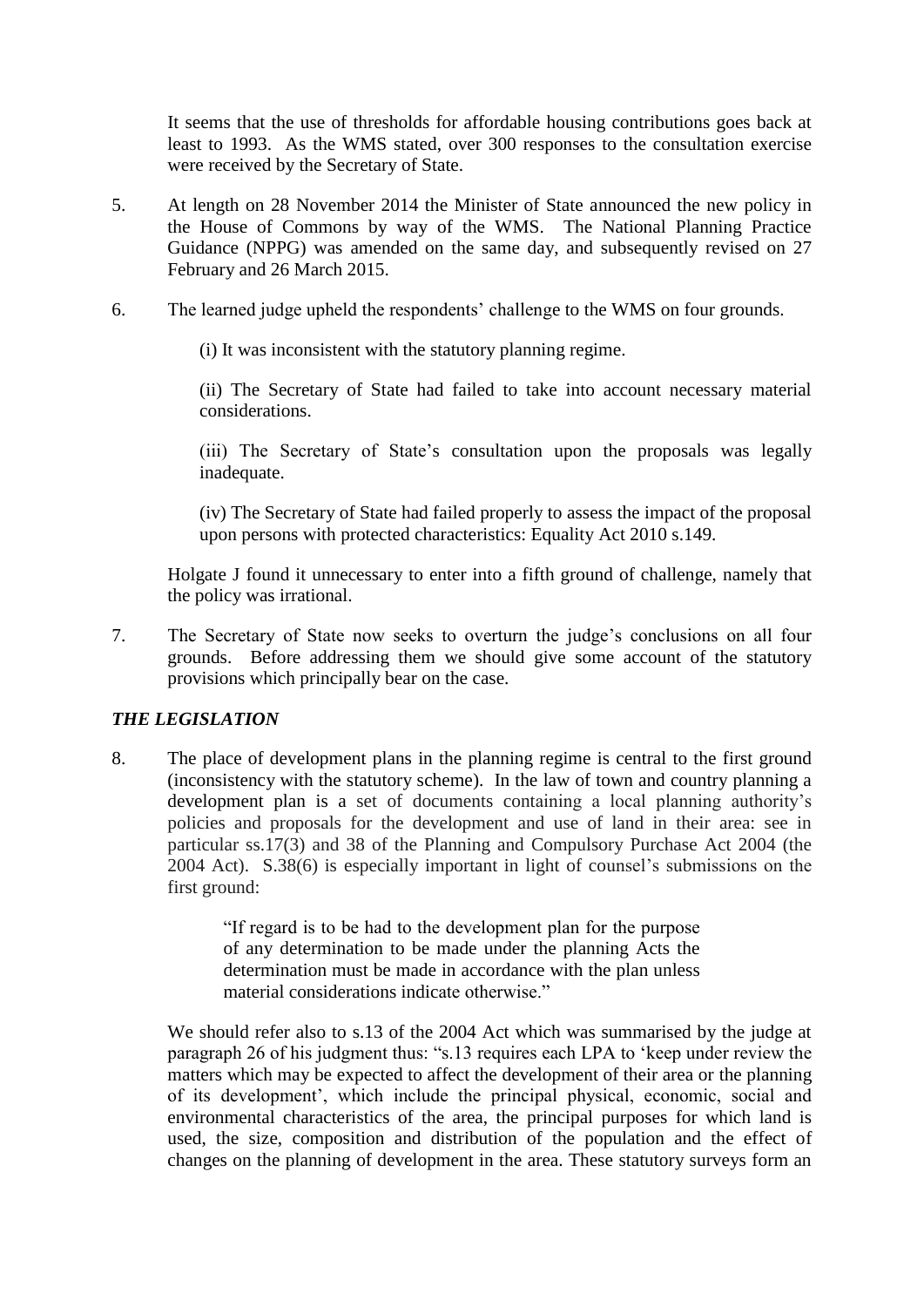important part of the evidence base for the preparation of development plans." S.19(2) provides in part:

"In preparing a local development document the local planning authority must have regard to—

(a) national policies and advice contained in guidance issued by the Secretary of State…"

9. The 2004 Act confers other powers on the Secretary of State which it is helpful to notice at this stage. We may adopt the judge's summary:

> "34. In addition, the Secretary of State has a broad power to intervene if he considers a local plan, or a policy in a local plan, to be 'unsatisfactory'. He may direct the LPA to modify the plan and the authority must comply with any such direction unless they withdraw the plan (sections 21 and 22). Any such modification will then generally be considered in the examination process (section 21(5)).

> 35. By section 26(1) an LPA may prepare a revision of its local plan at any time. Section 26(2) empowers the Secretary of State to direct the authority to prepare a revision of its plan in accordance with a timetable set by him.

> 36. Section 27 gives the Secretary of State a very wide default power if he considers that an LPA is failing to do anything necessary in connection with the preparation or adoption of a local plan. Subject to holding an independent examination under section 20, the Secretary of State may prepare or revise a local plan and then finally adopt a local plan."

10. S.70(2) of the Town and Country Planning Act 1990 (the 1990 Act) is important. It provides that, in dealing with an application for planning permission, the local planning authority

"… shall have regard to

(a) the provisions of the development plan, so far as material to the application,

(b) any local finance considerations, so far as material to the application, and

(c) any other material considerations."

11. S.106 of the 1990 Act provides in part:

"(1) Any person interested in land in the area of a local planning authority may, by agreement or otherwise, enter into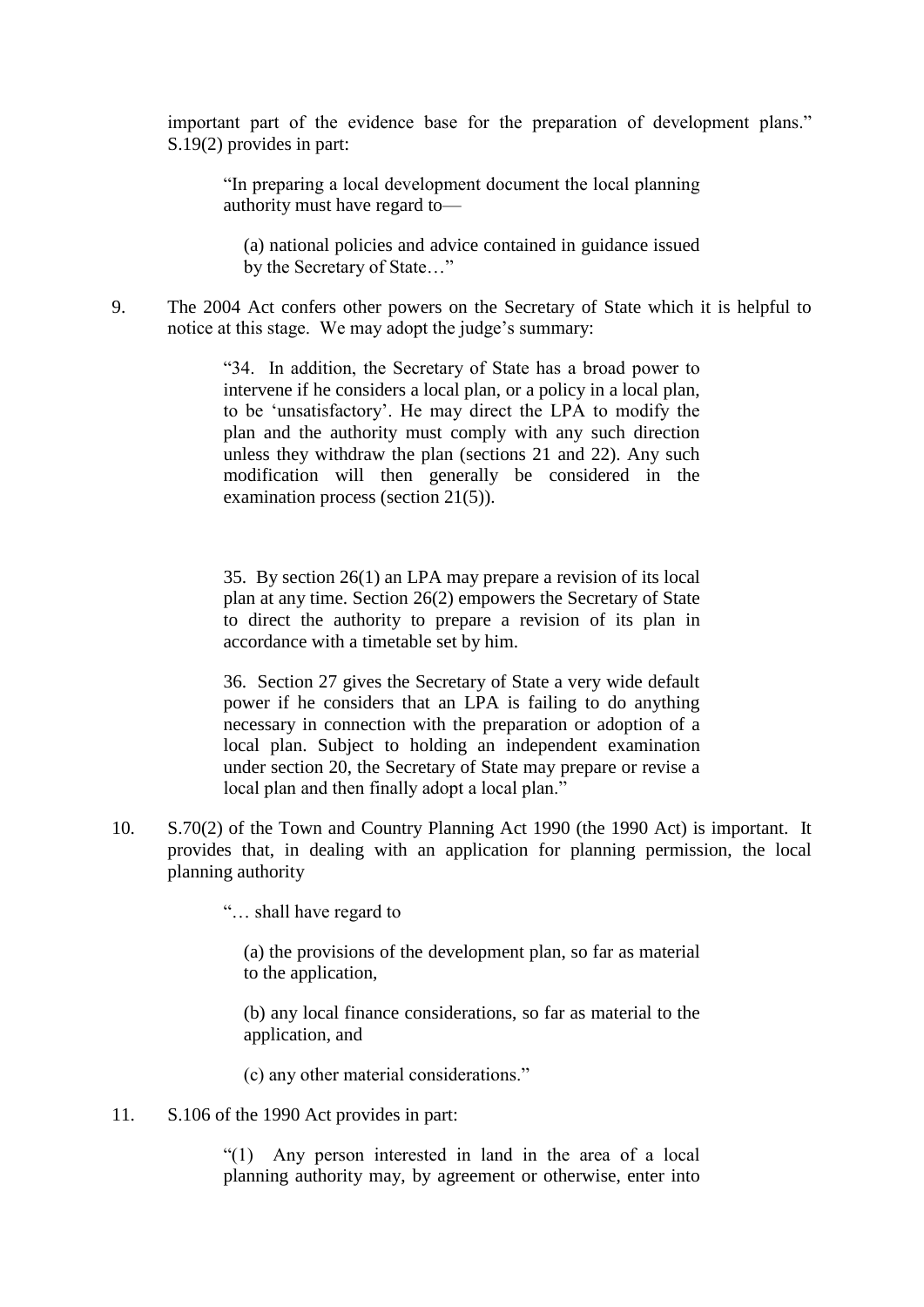an obligation… enforceable to the extent mentioned in subsection (3)—

(a) restricting the development or use of the land in any specified way;

(b) requiring specified operations or activities to be carried out in, on, under or over the land;

(c) requiring the land to be used in any specified way; or

(d) requiring a sum or sums to be paid to the authority… on a specified date or dates or periodically."

12. Lastly we should note that the Secretary of State's power to formulate and adopt national planning policy is not given by statute. It is an exercise of the Crown's common law powers conferred by the Royal Prerogative. As we shall show this circumstance has played its part in the argument.

### *GROUND 1: INCONSISTENCY WITH THE STATUTORY SCHEME*

13. Holgate J dealt with this issue first, at paragraphs 108 – 143. It was in fact Ground 2 as the claim before him was pleaded. It constitutes the major focus of the case. The plainest exposition of the judge's conclusion is to be found at paragraph 134(i) of the judgment:

> "Section 38(6)… gives 'priority' to the policies in adopted development plans. These policies have been formulated by reference to a local evidence base (section 13 of PCPA 2004) and have satisfied the requirements of the statutory process leading to adoption. The legislation does not give a general priority to, or a presumption in favour of, national policy as against statutory local policy…. The new national policy is inconsistent with the statutory scheme because its aim, and the language chosen, purports to confer exemptions *in each and every case* where affordable housing requirements in an adopted local plan policy are inconsistent with the national thresholds. A policy formulated in that way is improper because, in effect, it purports to override relevant policies in the statutory development plan in so far as they are inconsistent with the national policy. To that extent the national policy ignores or circumvents the presumption in favour of the development plan policies in section 38(6)… and the need to carry out the weighing process envisaged by the decisions in *Alconbury* [2003] 2 AC 295] and in *City of Edinburgh* [1997] 1 WLR 1447]…"

14. The focus is on the language of the WMS ("the language chosen…", "a policy formulated in that way…"), and the core of the case advanced by Mr Forsdick QC for the respondents is that the terms of the WMS constitute an instruction to planning decision-makers to depart from established local plan policies. He refers also to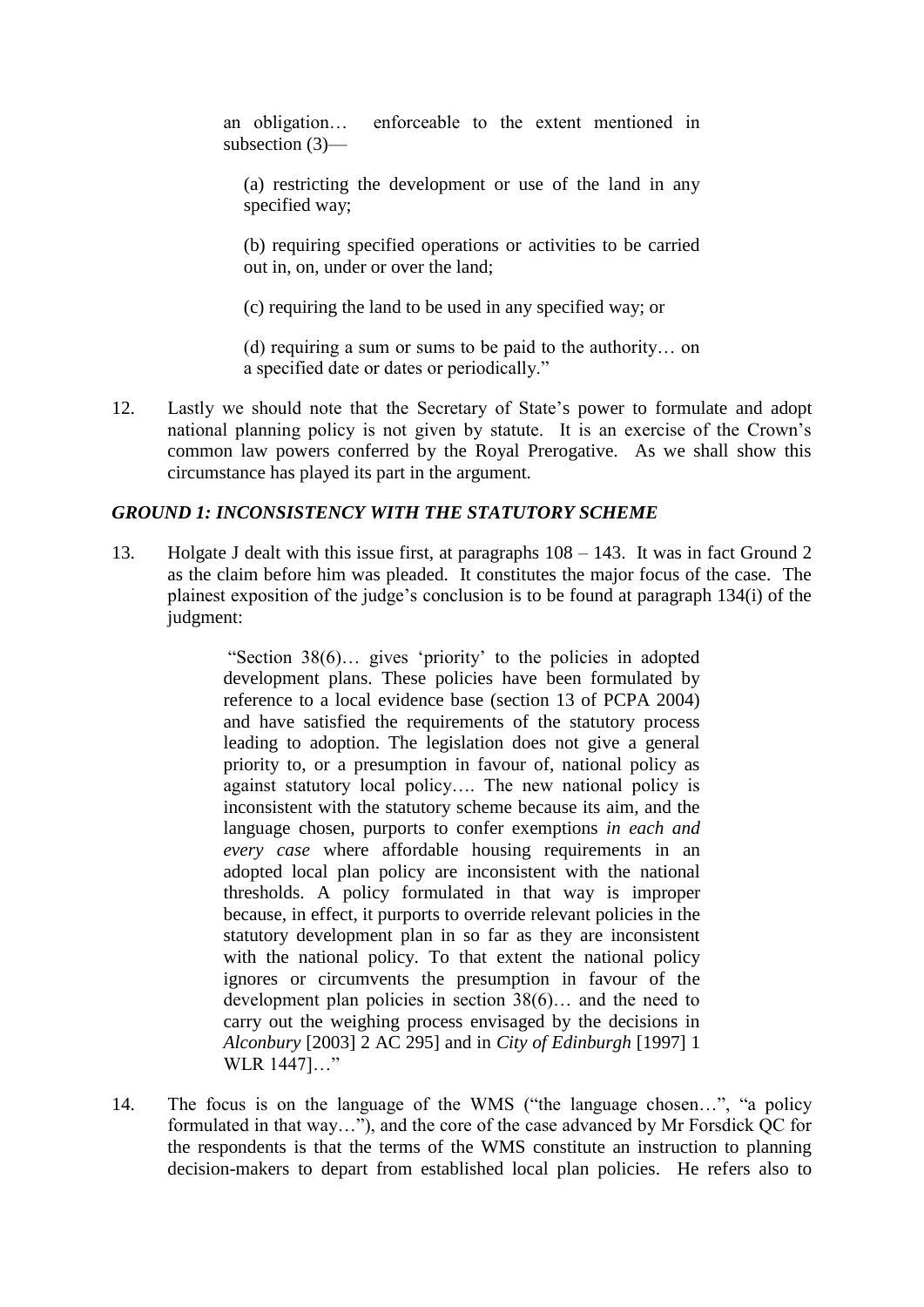passages in the evidence of Ms Everton for the Secretary of State, but upon Mr Forsdick's argument the language of the announced policy is what matters.

15. Mr Forsdick relies on a passage in the judgment of Sullivan LJ in *Cala Homes (South) Ltd v Secretary of State* [2011] EWCA Civ 639 (*Cala Homes* 2) at paragraph 26:

> "If [the policy] had advised local planning authorities to ignore the policies in the regional strategies, or to treat them as no longer forming part of the development plan, or to determine planning applications otherwise than in accordance with them because the Government proposed to abolish them, or if it had told decision-makers what weight they should give to the Government's proposal, then such advice would have been unlawful."

## *Two Principles*

- 16. The submission is that the WMS is likewise to be condemned. We shall return to what Sullivan LJ said. It is important first to notice a distinction in this area of the law which is at the core of the debate in this appeal. It is between these two principles. (1) The exercise of public discretionary power requires the decision-maker to bring his mind to bear on every case; he cannot blindly follow a pre-existing policy without considering anything said to persuade him that the case in hand is an exception. See *British Oxygen* [\[1971\] AC 610,](http://www.bailii.org/cgi-bin/redirect.cgi?path=/uk/cases/UKHL/1970/4.html) in which Lord Reid and Viscount Dilhorne cited the classic authority of *R v Port of London Authority ex p. Kynoch Ltd*  [1919] 1 KB 176 *per* Bankes LJ at 184.
- 17. But (2): a policy-maker (notably central government) is entitled to express his policy in unqualified terms. He is not required to spell out the legal fact that the application of the policy must allow for the possibility of exceptions. As is stated in *De Smith's Judicial Review* (7<sup>th</sup> edn.) paragraph 9-013,

"… a general rule or policy that does not on its face admit of exceptions will be permitted in most circumstances. There may be a number of circumstances where the authority will want to emphasise its policy… but the proof of the fettering will be in the willingness to entertain exceptions to the policy, rather than in the words of the policy itself."

18. Both of these principles – the rule against fettering discretion, and the liberty (generally) to express policy without acknowledging exceptions – apply whether or not the policy-maker and the decision-maker are the same or different persons. If it were otherwise, neither would have any integrity as a principle. We have expressed them in general terms; their application in the planning field's statutory context requires further elaboration.

## *The Rule against Fettering Discretion - Flexibility*

19. The rule against fettering discretion is a general principle of the common law. It is critical to lawful public decision-making, since without it decisions would be liable to be unfair (through failing to have regard to what affected persons had to say) or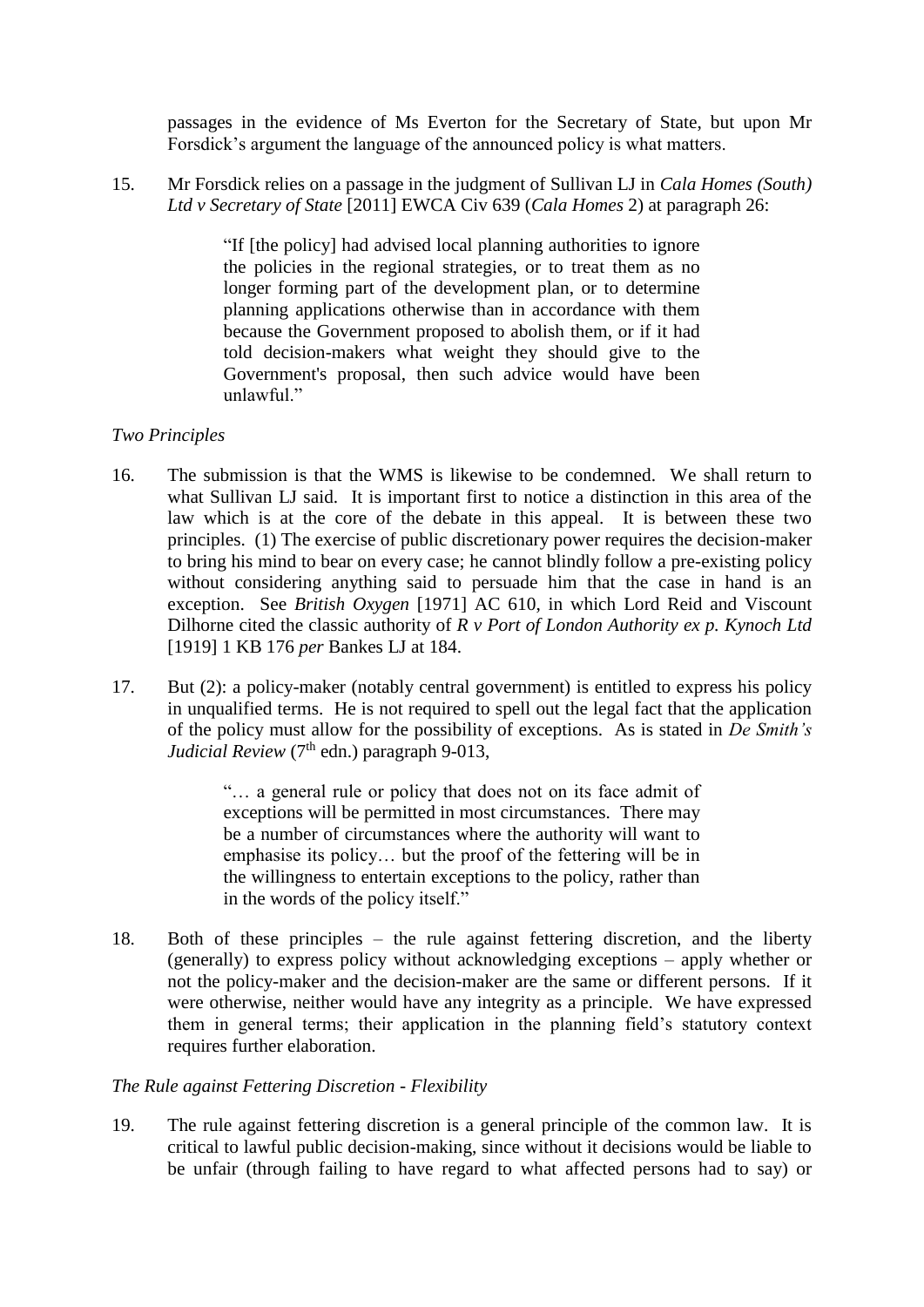unreasonable (through failing to have regard to relevant factors) or both. In the law of planning it is reflected in the description of planning policy by Sedley LJ as "not a rule but a guide": *First Secretary of State v Sainsbury's Supermarkets Ltd* [2005] EWCA Civ 520 at paragraph 16. It is given life by s.38(6) of the 2004 Act and s.70(2) of the 1990 Act, which show that neither the development plan (itself, of course, a policy) nor any other policy relevant to the matter in hand is to be applied rigidly or exclusively by the decision-maker. Here we are primarily concerned with s.38(6). Guidance as to its operation in practice is to be found in the decision of the House of Lords in *City of Edinburgh Council v Secretary of State* [1977] 1 WLR 1477, which was concerned with the statutory predecessor of s.38(6) in Scotland (s.18A of the Town and Country Planning (Scotland) Act of 1972). Lord Clyde said this:

"By virtue of section 18A the development plan is no longer simply one of the material considerations. Its provisions, provided that they are relevant to the particular application, are to govern the decision unless there are material considerations which indicate that in the particular case the provisions of the plan should not be followed. If it is thought to be useful to talk of presumptions in this field, it can be said that there is now a presumption that the development plan is to govern the decision on an application for planning permission. It is distinct from what has been referred to in some of the planning guidance, such as for example in paragraph 15 of PPG1 of 1988, as a presumption but what is truly an indication of a policy to be taken into account in decision-making. By virtue of section 18A if the application accords with the development plan and there are no material considerations indicating that it should be refused, permission should be granted. If the application does not accord with the development plan it will be refused unless there are material considerations indicating that it should be granted. One example of such a case may be where a particular policy in the plan can be seen to be outdated and superseded by more recent guidance. Thus the priority given to the development plan is not a mere mechanical preference for it. There remains a valuable element of flexibility. If there are material considerations indicating that it should not be followed then a decision contrary to its provisions can properly be given.

… [The section]… still leaves the assessment of the facts and the weighing of the considerations in the hands of the decisionmaker. It is for him to assess the relative weight to be given to all the material considerations. It is for him to decide what weight is to be given to the development plan, recognising the priority to be given to it. As Glidewell L.J. observed in *Loup v. Secretary of State for the Environment and Another* (1995) 71 P. & C.R. 175 at p. 186 'What section 54A does not do is to tell the decision-maker what weight to accord either to the development plan or to other material considerations.' Those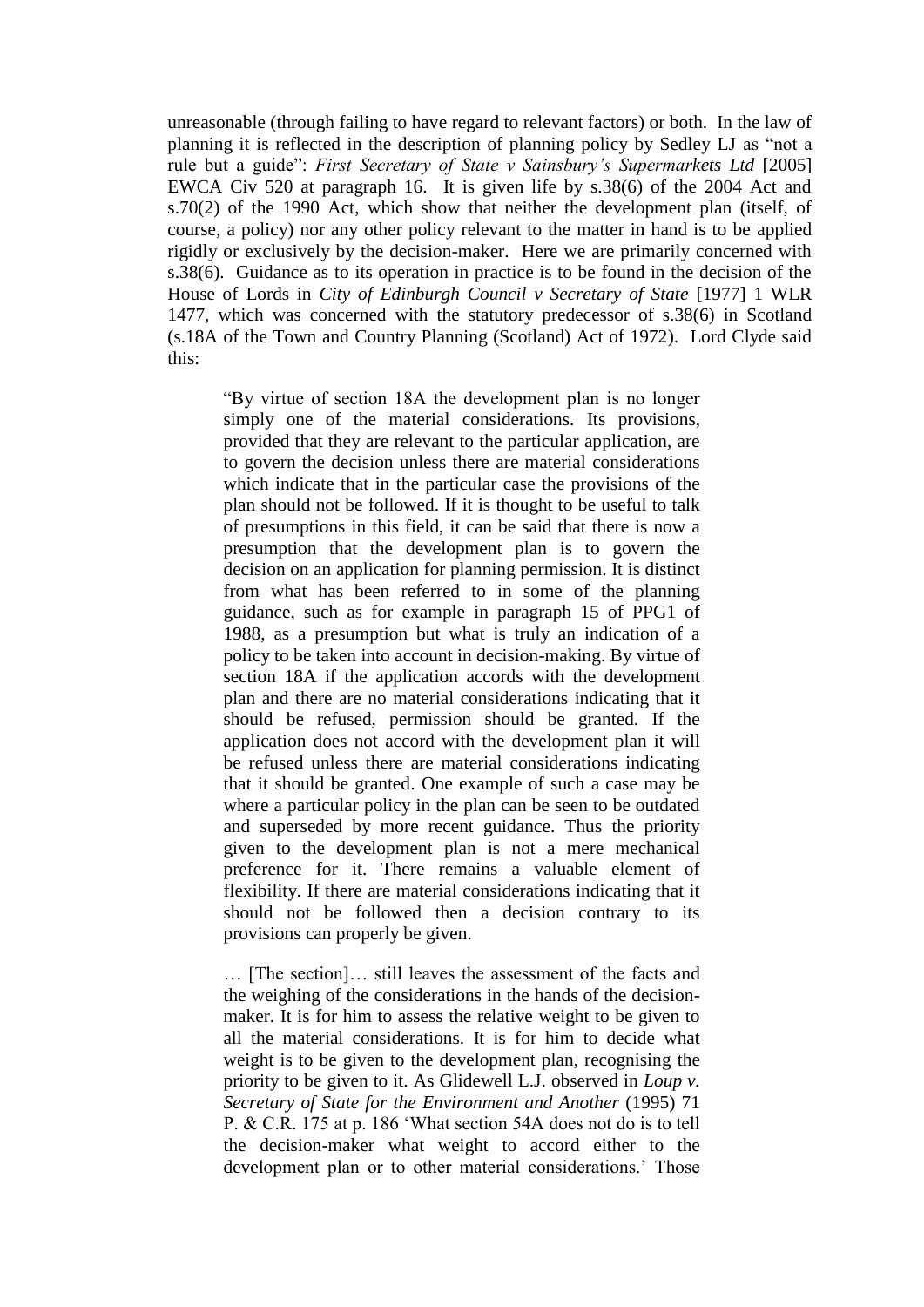matters are left to the decision-maker to determine in the light of the whole material before him both in the factual circumstances and in any guidance in policy which is relevant to the particular issues."

20. We would draw two connected points from these observations. First, while the development plan is under s.38(6) the starting-point for the decision-maker (and in that sense there is a "presumption" that it is to be followed), it is not the law that greater weight is to be attached to it than to other considerations: see in particular Glidewell LJ's *dictum* in *Loup* cited by Lord Clyde. Secondly, policy may overtake a development plan ("… outdated and superseded by more recent guidance"). Both considerations tend to show that no systematic primacy is to be accorded to the development plan.

## *The Unqualified Articulation of Policy*

21. The second of our two principles is that a policy-maker is entitled to express his policy in unqualified terms. It would surely be idle, and most likely confusing, to require every policy statement to include a health warning in the shape of a reminder that the policy must be applied consistently with the rule against fettering discretion – or, in the planning context, consistently with s.38(6) or s.70(2). A policy may include exceptions; indeed the WMS did so, allowing a 5 unit threshold for certain designated areas in place of the 10 unit requirement. But the law by no means demands that a public policy should incorporate exceptions as part of itself. The rule against fettering and the provisions of ss.38(6) and 70(2) are not, of course, part of any administrative policy. They are requirements which the law imposes upon the *application* of policy. It follows that the articulation of planning policy in unqualified or absolute terms is by no means repugnant to the proper operation of those provisions.

## *Limits*

22. That is not to say that the potential contents of a public policy are subject to no legal constraints. The basic tests of reason and good faith apply; and where, as here, the policy is elaborated in a statutory context, the policy-maker cannot promote an outcome which contradicts the aims of the statute. Mr Forsdick characterised this limitation as an instance of the rule in *Padfield v Minister of Agriculture* [1968] AC 997, that a statutory discretion must be deployed to promote the policy and objects of the Act. In fact the power to make policy exercised by the Secretary of State in this case was not statutory, but an instance of the Crown's common law prerogative power. Still, the statutory context is plain; and it is plain (and uncontentious) that the Secretary of State was not entitled to seek by his policy to countermand or frustrate the effective operation of ss.38(6) and 70(2).

## *Cala Homes 2*

23. We consider that this constraint upon the power to make policy constitutes the underlying rationale of the observations made by Sullivan LJ in *Cala Homes 2* at paragraph 26. The instances he gives of possible policy statements would all have urged or instructed local planning authorities to act outside the statute. There is a qualification as regards the reference to weight ("if it had told decision-makers what weight they should give..."). Mr Drabble submits, in our opinion correctly, that the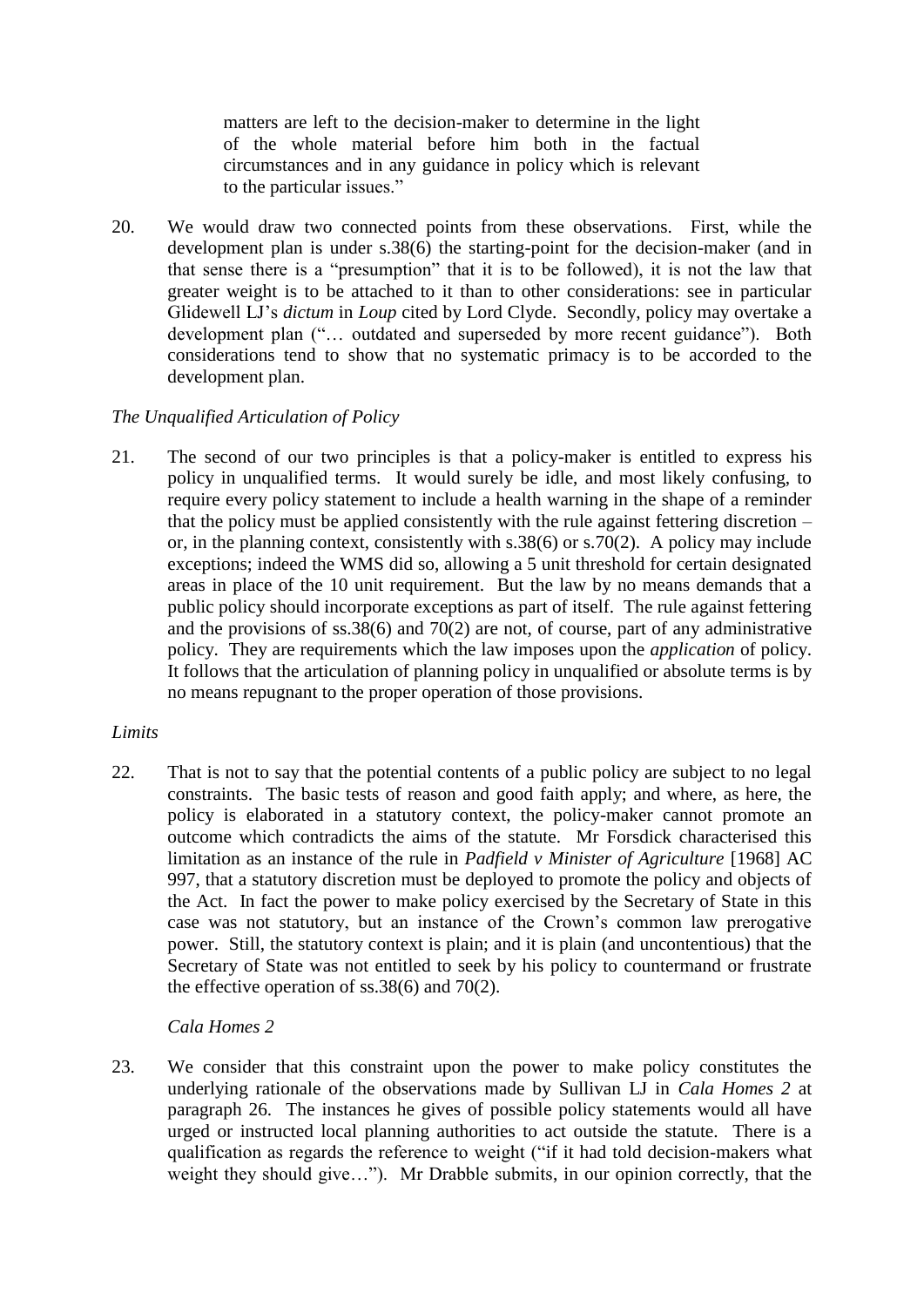Secretary of State is perfectly entitled to express his view as to the weight to be given to his policy. But he cannot, so to speak, lay down the law about it.

#### *The Issue in this Case Addressed*

- 24. Given all these considerations, the question for the court is whether the WMS on its face seeks to countermand or frustrate the effective operation of ss.38(6) and 70(2); or does it merely express the Secretary of State's substantive planning policy in unqualified, though trenchant, terms? Resolution of the issue is not advanced by a consideration of Ms Everton's description of the policy's evolution. That is no disrespect to her: it is the language of the policy that counts. It is to be noted also (as Mr Drabble submitted in reply in the context of the consultation issue) that some of her evidence – paragraphs 61 and 62 of her first witness statement – was specifically fashioned in response to the respondents' evidence in the litigation.
- 25. The language of the WMS is in mandatory terms: "… a threshold beneath which affordable housing contributions should not be sought". Once it is accepted that (as we have put it) the articulation of planning policy in unqualified or absolute terms is not in principle repugnant to the proper operation of s.38(6), this use of language is in our judgment unobjectionable. It must be obvious that, as Mr Drabble submitted in reply, the aim or goal of a policy's author is that his policy should be followed. Moreover we should bear in mind that the Secretary of State is concerned not only to make policy in the planning field, but to participate as decision-maker in concrete cases, on appeals from the local planning authority. In that role he may well prefer his own policy to that of the development plan in case of conflict. If all the procedural requirements imposed by statute and by the common law are complied with, he is entitled to do so. More generally it is important to have in mind that the Secretary of State is responsible for national planning guidance and is answerable to Parliament for his discharge of that responsibility: see the observations of Lord Clyde in *R v (Alconbury Developments Ltd) v Secretary of State for the Environment, Transport and the Regions* [2003] 2 AC 295 at paragraphs 139 – 142.
- 26. At this point it is illuminating to consider a statement made on the second day of the hearing before Holgate J by Mr Drabble on behalf of the Secretary of State. This was cited at paragraph 99 by the judge, who made observations about it at paragraphs 100 – 102. As set out by the judge Mr Drabble stated that

"(i) As a matter of law the new national policy is only one of the matters which has to be considered under section 70(2) of TCPA 1990 and section 38(6) of PCPA 2004 when determining planning applications or formulating local plan policies (section 19(2) of PCPA 2004), albeit it is a matter to which the Secretary of State considers 'very considerable weight should be attached';

(ii) Ministers did not pursue the option of using primary legislation to create the exemptions (See Ms. Everton Witness Statement 1, paragraph 33). Instead the changes were introduced as policy, not binding law;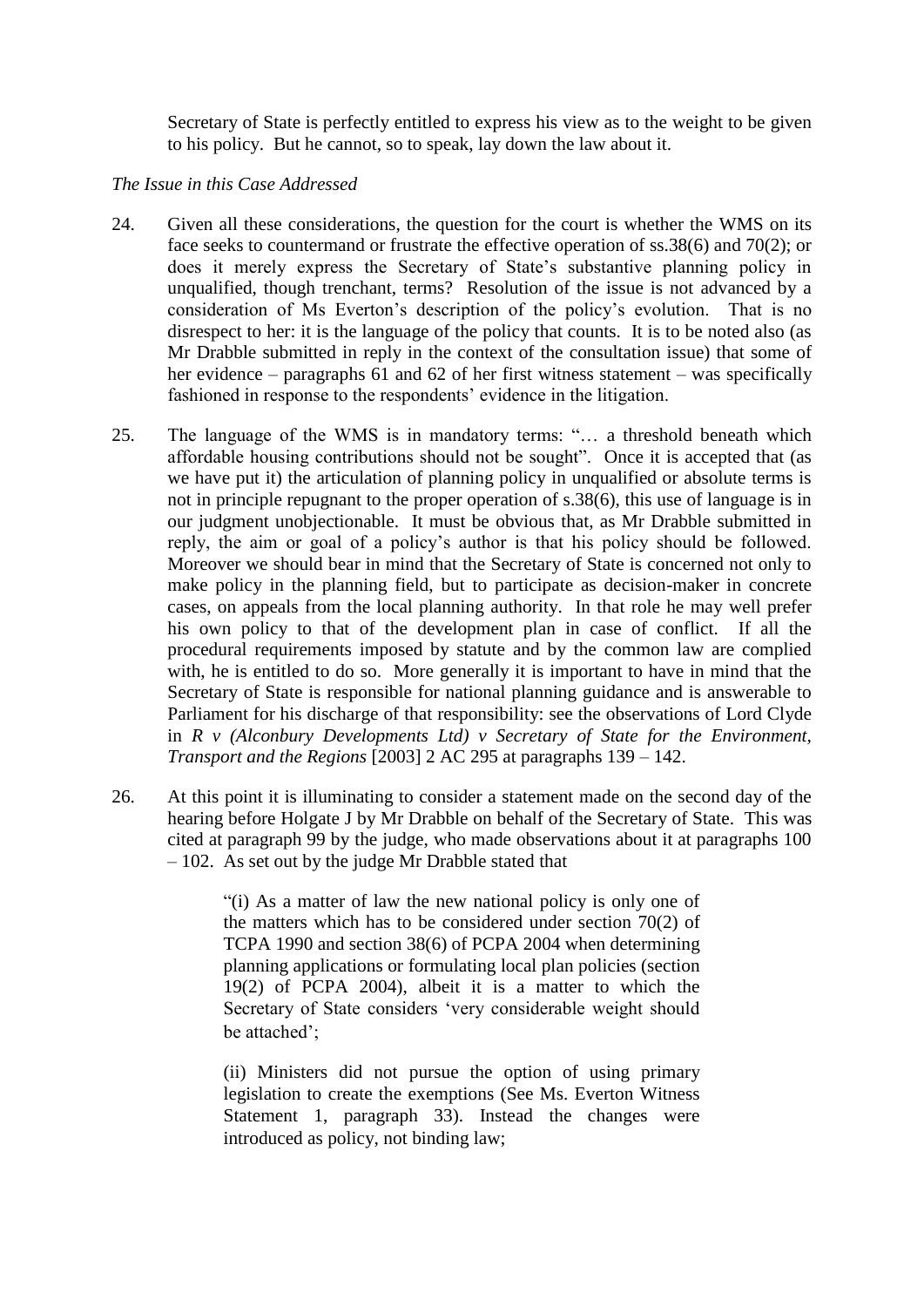(iii) In the determination of planning applications the effect of the new national policy is that although it would *normally* be inappropriate to require any affordable housing or social infrastructure contributions on sites below the thresholds stated, local circumstances may justify lower (or no) thresholds as an exception to the national policy. It would then be a matter for the decision-maker to decide how much weight to give to lower thresholds justified by local circumstances as compared with the new national policy;

(iv) Likewise if in future an LPA submits for examination local plan policies with thresholds below those in the national policy, the Inspector will consider whether the LPA's evidence base and local circumstances justify the LPA's proposed thresholds. If he concludes that they do and the local plan policy is adopted, then more weight will be given to it than to the new national policy in subsequent decisions on planning applications."

27. The judge said (paragraph 99) that this was not "foreshadowed in any material previously emanating from the Department". That seems to be incorrect: Mr Drabble (skeleton paragraph 39) refers to paragraphs  $47 - 56$  of his skeleton argument at first instance and paragraphs  $41 - 46$  of the Summary Grounds of Defence. But the more substantial point is that the judge appears at paragraph 100 to contrast the language used by Mr Drabble with the language of the policy itself (and indeed that of earlier documents generated in the consultation exercise in 2014). He said:

> "The policy simply refers to a blanket threshold of 10 units or 1,000 sq m gross floor area for the whole of the country, subject only to an explicit relaxation for rural areas falling within a certain definition. It is not expressed to be subject to adopted development plan policies. The policy does not contain any language to indicate that it operates in the manner suggested much later in the Secretary of State's statement through Leading Counsel in response to the legal challenge, indeed at the hearing itself."

- 28. This suggests that the judge considered, at least, that a lawful planning policy must express its openness to exceptions – notably to the application of development plans which are inconsistent with it. But for reasons we have given that is a legal mistake. The policy's unqualified terms do not demonstrate that it was intended to countermand or frustrate the effective operation of the statute. The Secretary of State was not obliged to assure the reader that that was not his intention, nor to state that his policy was subject to the development plan. Moreover, if at paragraph 100 the judge intended by the expression "subject to adopted development plan policies" to indicate that such policies in principle possessed greater force than other considerations including the WMS, that too would be a mistake.
- 29. Leaving aside the assertion at (ii) concerning the decision to issue policy rather than seek primary legislation (as to which there is some debate in the skeleton arguments: it is unnecessary to go into it), Mr Drabble's statement amounts to no more than a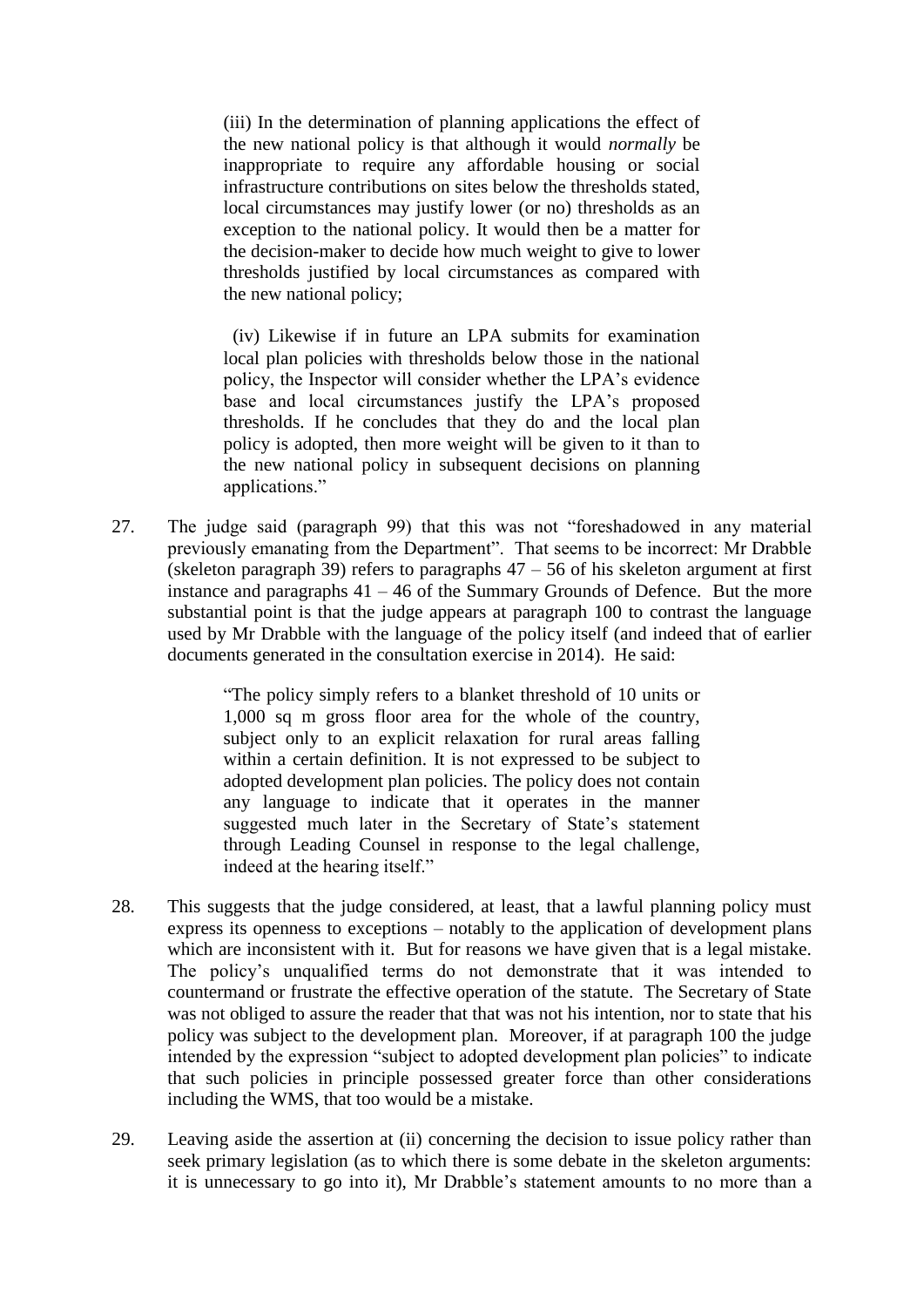conventional description of the law's treatment of the Secretary of State's policy in the decision-making process. It does not (though this is not suggested) *save* the policy. It merely explains how the law requires it to be applied.

30. In our judgment, then, the policy stated in the WMS is not to be faulted on the ground that it does not use language which indicates that it is not to be applied in a blanket fashion, or that its place in the statutory scheme of things is as a material consideration for the purposes of s.38(6) of the 2004 Act and s.70(2) of the 1990 Act, and no more. It does not countermand or frustrate the effective operation of those provisions. The judge has, with respect, conflated what the policy says with how it may lawfully be deployed.

## *GROUND 2: FAILURE TO TAKE INTO ACCOUNT MATERIAL CONSIDERATIONS*

- 31. We will deal next with the submission that the Secretary of State in adumbrating his policy failed to take into account necessary material considerations. This was Ground 1 as the case was pleaded at first instance. It has some affinity with Ground 2, which we have addressed: it concerns the legal standards which the contents of a policy must satisfy.
- 32. The judge considered (paragraph 167) that the Secretary of State had failed to take into account certain "obviously material" considerations. They are identified at paragraphs  $88 - 90$  and  $158 - 160$  of the judgement. Paragraphs  $88 - 90$  raise points on land supply. Paragraphs 158 – 160, which form part of the judge's discussion of the consultation issue, variously concern a perception by the judge of a conflict between what was said in the government's response to consultation and other evidence as to the policy's impact upon local contributions to affordable housing (paragraph 158), a point about the benefits or supposed benefits of a 3 unit threshold (159), and issues concerning the Community Infrastructure Levy.
- 33. As we have said, in making planning policy the Secretary of State is exercising power given to the Crown not by statute but by the common law. In *R v (Sandiford) v Secretary of State for Foreign and Commonwealth Affairs* [2014] 1 WLR 2697 Lord Sumption said this at paragraph 83:

"A common law power is a mere power. It does not confer a discretion in the same sense that a statutory power confers a discretion. A statutory discretionary power carries with it a duty to exercise the discretion one way or the other and in doing so to take account of all relevant matters having regard to its scope. Ministers have common law powers to do many things, and if they choose to exercise such a power they must do so in accordance with ordinary public law principles, ie fairly, rationally and on a correct appreciation of the law. But there is no duty to exercise the power at all. There is no identifiable class of potential beneficiaries of the common law powers of the Crown in general, other than the public at large. There are no legal criteria analogous to those to be derived from an empowering Act, by which the decision whether to exercise a common law power or not can be assessed. It is up to ministers to decide whether to exercise them, and if so to what extent. It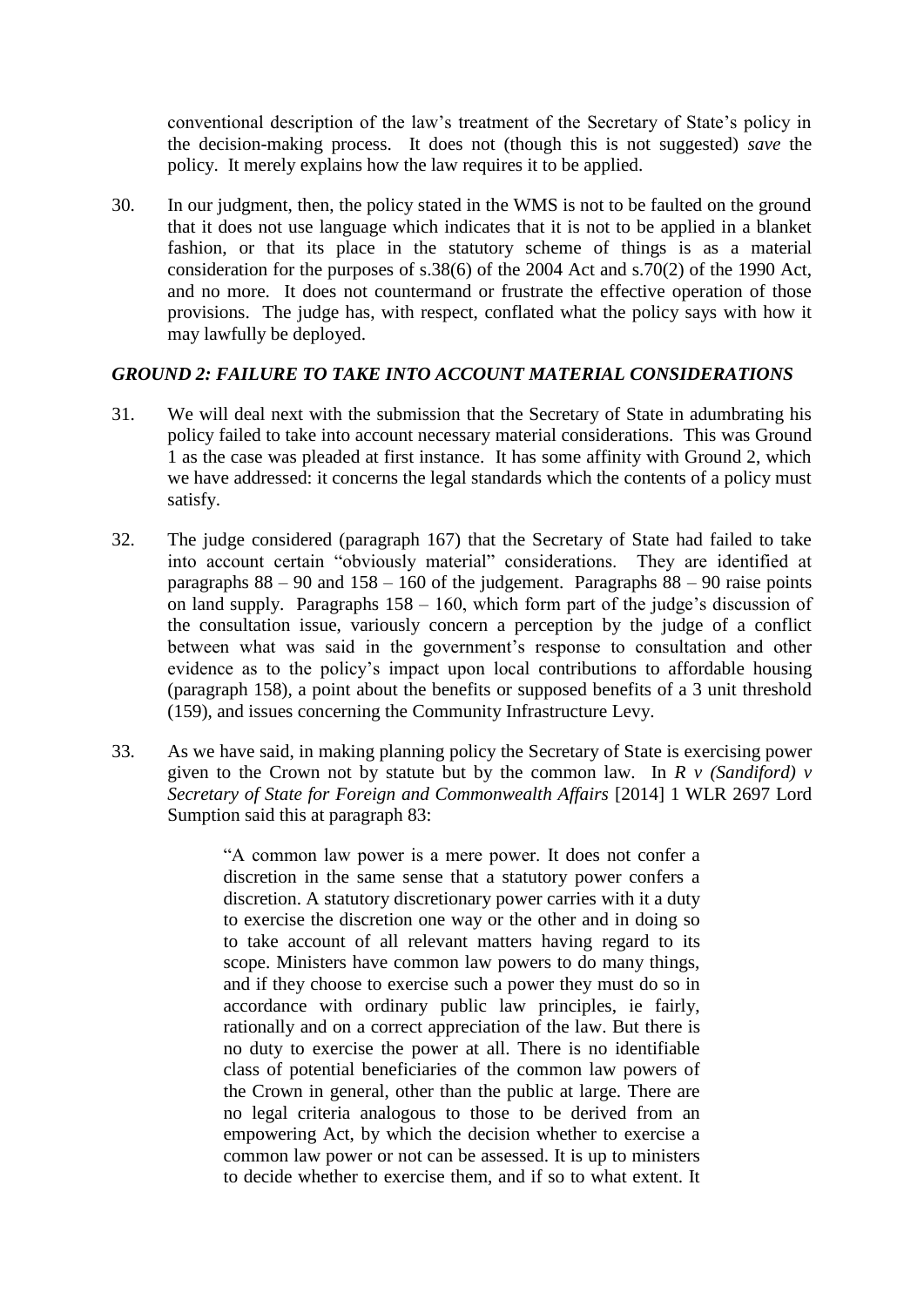follows that the mere existence of a common law power to do something cannot give rise to any right to be considered, on the part of someone who might hypothetically benefit by it. Such a right must arise, if at all, in other ways, usually by virtue of a legitimate expectation arising from the actual exercise of the power…"

- 34. Mr Drabble relies upon this reasoning for the proposition that in exercising his common law power to make planning policy the Secretary of State was not obliged to have regard to this or that consideration, as he would be if his power were derived from a statute which told him what to consider; if he chose to make new policy he was bound, of course, by the core values of reason, fairness and good faith, but beyond that his choice of policy content was very much for him to decide.
- 35. Mr Forsdick's response is to insist that while the source of the Secretary of State's power is the common law, the context in which it is being exercised is a carefully drawn statutory regime; so that, for proper planning purposes, the considerations which the judge held were left out of account were indeed "obviously material".
- 36. We would certainly accept that the statutory planning context to some extent constrains the Secretary of State. It prohibits him from making policy which, as we have put it in dealing with the principal issue in the case, would countermand or frustrate the effective operation of s.38(6) or s.70(2). It would also prevent him from introducing into planning policy matters which were not proper planning considerations at all. Subject to that, his policy choices are for him. He may decide to cover a small, or a larger, part of the territory potentially in question. He may address few or many issues. The planning legislation establishes a framework for the making of planning decisions; it does not lay down merits criteria for planning policy, or establish what the policy-maker should or should not regard as relevant to the exercise of policy-making.
- 37. In those circumstances the Secretary of State was not in our judgment obliged to go further than he did into the specifics described by the learned judge, and in consequence is not to be faulted for a failure to have regard to relevant considerations in formulating the policy set out in the WMS.

#### *GROUND 3: INADEQUATE CONSULTATION*

38. The judge held that the consultation process failed to comply with the second and fourth requirements of the "Sedley criteria" endorsed by the Supreme Court in *R (Moseley) v Haringey LBC* [2014] 1 WLR 3947 (Lord Wilson JSC at paragraph 24). There was a failure to meet the second criterion in that the Secretary of State had failed to give sufficient reasons for his proposal so as to enable intelligent consideration and responses to be given. The result was that Local Planning Authorities (LPAs) did not have the opportunity to make representations on material which was known to the Secretary of State and central to the formulation and adoption of his new policy, in circumstances where that policy was going to have a substantial effect on the discharge of the LPAs' planning functions. The judge held that the process followed was plainly unfair.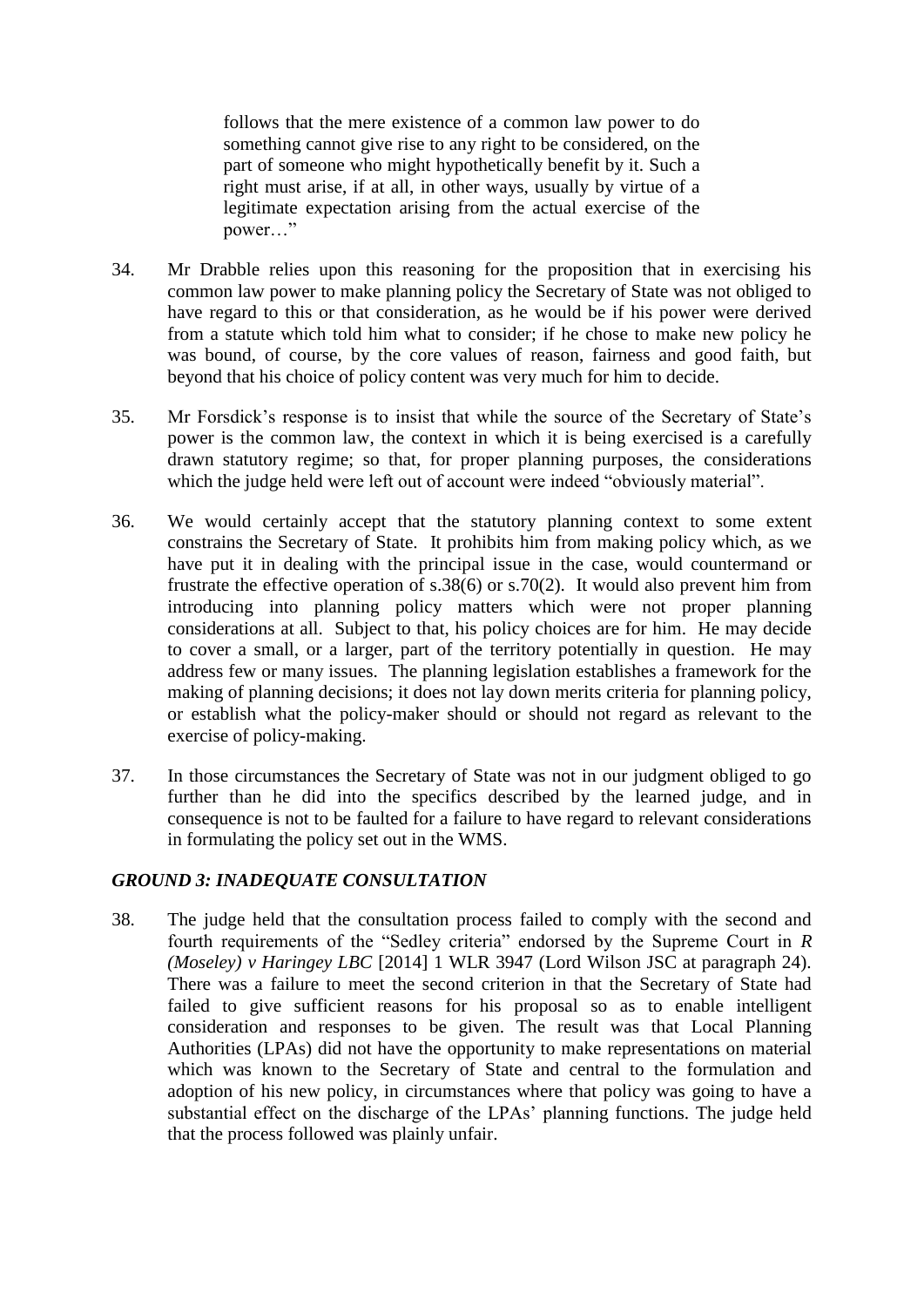- 39. In relation to this aspect it had been acknowledged by the Secretary of State that the real driver for the change in policy was the view expressed at paragraph 23 of the Response that affordable housing requirements imposed a "disproportionate burden" on small sites. The judge held that there had been a failure in the consultation paper to explain the basis for the "disproportionate burden" concern so that the focus of responses by many LPAs had been misdirected. They had concerned themselves with viability issues, whereas the Response and the evidence filed by the Secretary of State showed that the notion of a "disproportionate burden" related to something else, namely issues of stalled development and cash flow problems caused to small developers by reason of having to make up-front payments. These were matters of central importance and LPAs had unfairly been deprived of the opportunity of responding to them.
- 40. The judge also held that the fourth "Sedley criterion" was not satisfied. He held that the Secretary of State had failed to take the product of the consultation conscientiously into account. In this respect the judge identified two particular matters. Firstly, in the Response to consultation the Government had stated at paragraph 20 that the new policy would support self build, small scale, and brown field development "without adversely impacting on local contributions to affordable homes and infrastructure." The judge held that that statement was contrary to the evidence that the policy would have a substantial impact on affordable housing provision, as had been stated in consultation responses and confirmed in advice from officials. The Secretary of State had failed to identify any other evidence upon which that part of the Response could have been based. The judge said that, in the alternative, even if the relevant part of paragraph 20 represented a badly drafted attempt to strike a balance between support for small scale and brown field development and the degree of impact upon local contributions to affordable housing and social infrastructure, there was no evidence of any consideration being given to the difference in support for the development industry which could be achieved in any event by adopting a general threshold of 3 units as compared with 10 units. The Secretary of State had failed to grapple with an issue which, in the context of the proposed policy and the consultation exercise was an obviously material consideration which he was legally obliged to take into account in accordance with *Re Findlay*  [1985] AC 318 at 334.
- 41. Secondly, the Secretary of State had failed to grapple with other points made by consultees which were of importance and which related to Community Infrastructure Levy (CIL) charges.
- 42. Mr Drabble contended that the judge had over complicated the issue and that the consultation process had been neither misleading nor unfair. The thrust of the consultation paper was that costs for small scale developers were too large and were acting as a disincentive to the building of affordable homes. The consultation was clearly about the addressing of that problem through a new policy. The judge had treated the consultation paper as if it were a statute and demanded a level of detail of explanation which was wholly inappropriate. The phrase "disproportionate burden" would have been adequately understood by consultees as referring to an excessive demand on small scale developers in the context of all the burdens, financial and legal, that they had to fulfil in order to bring forward a development. The phrase meant what it said and did not need elucidation.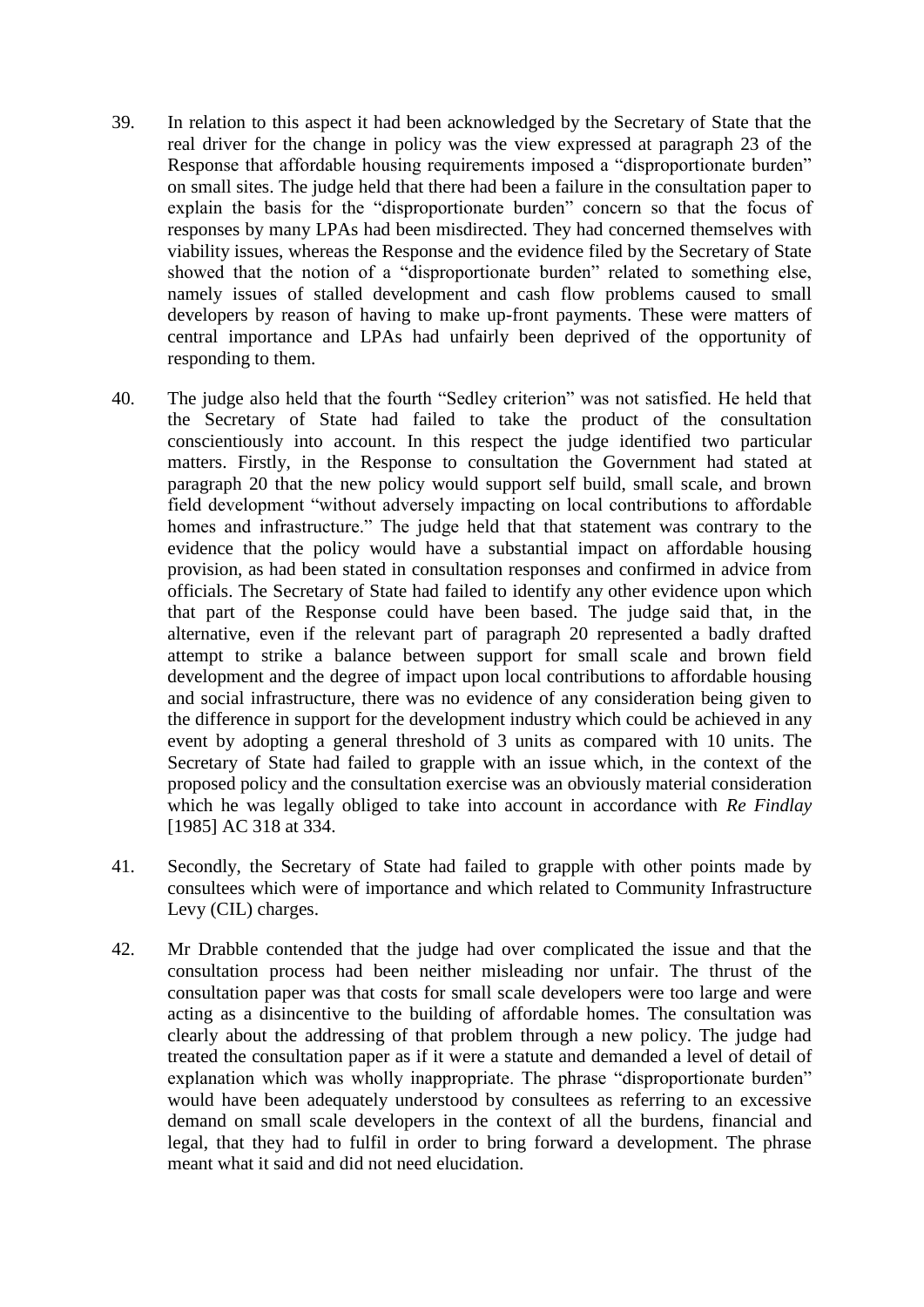43. The relevant section of the consultation paper was in the following terms:

#### "*Affordable housing contributions on small sites*

23. A significant proportion of all planning obligations are [sic] affordable housing contributions. Previous research found that affordable housing accounted for approximately half of the value of all planning obligations. The Government considers that such capital contributions for small scale sites, including for those wishing to build their own home, can make a scheme undeliverable.

24. In its 2013 Autumn Statement, the Government made a commitment to reduce the planning costs to developers; including through a proposed new 10-unit threshold for section 106 affordable housing contributions. This is to help address the disproportionate burden being placed on small scale developers, including those wishing to build their own homes, and which prevents the delivery of much needed small scale housing sites.

25. This consultation proposes that before any request for affordable housing contributions can be considered as part of a section 106 planning obligations agreement, authorities will have to have regard to national policy that such charges create a disproportionate burden for development falling below a combined 10-unit and maximum of 1000m² gross floor space threshold. We also intend to make clear that, having regard to such disproportionate burdens, authorities should not seek affordable housing contributions for residential extensions or annexes added to existing homes."

44. This was followed by a question in the following terms:

"Question 5: Is the Government's objective of aiding the delivery of small scale housing sites and expanding the self build housing market supported by:

- $\bullet$  the introduction of a 10-unit and 1000 m<sup>2</sup> gross floor space threshold for section 106 affordable housing contributions; and
- the exclusion of domestic extensions and annexes from section 106 affordable housing contributions?"
- 45. Mr Drabble submitted that this was a straightforward question which, read against the background of the paragraphs cited above, conveyed the message that contributions required of small scale developers could make affordable housing schemes undeliverable.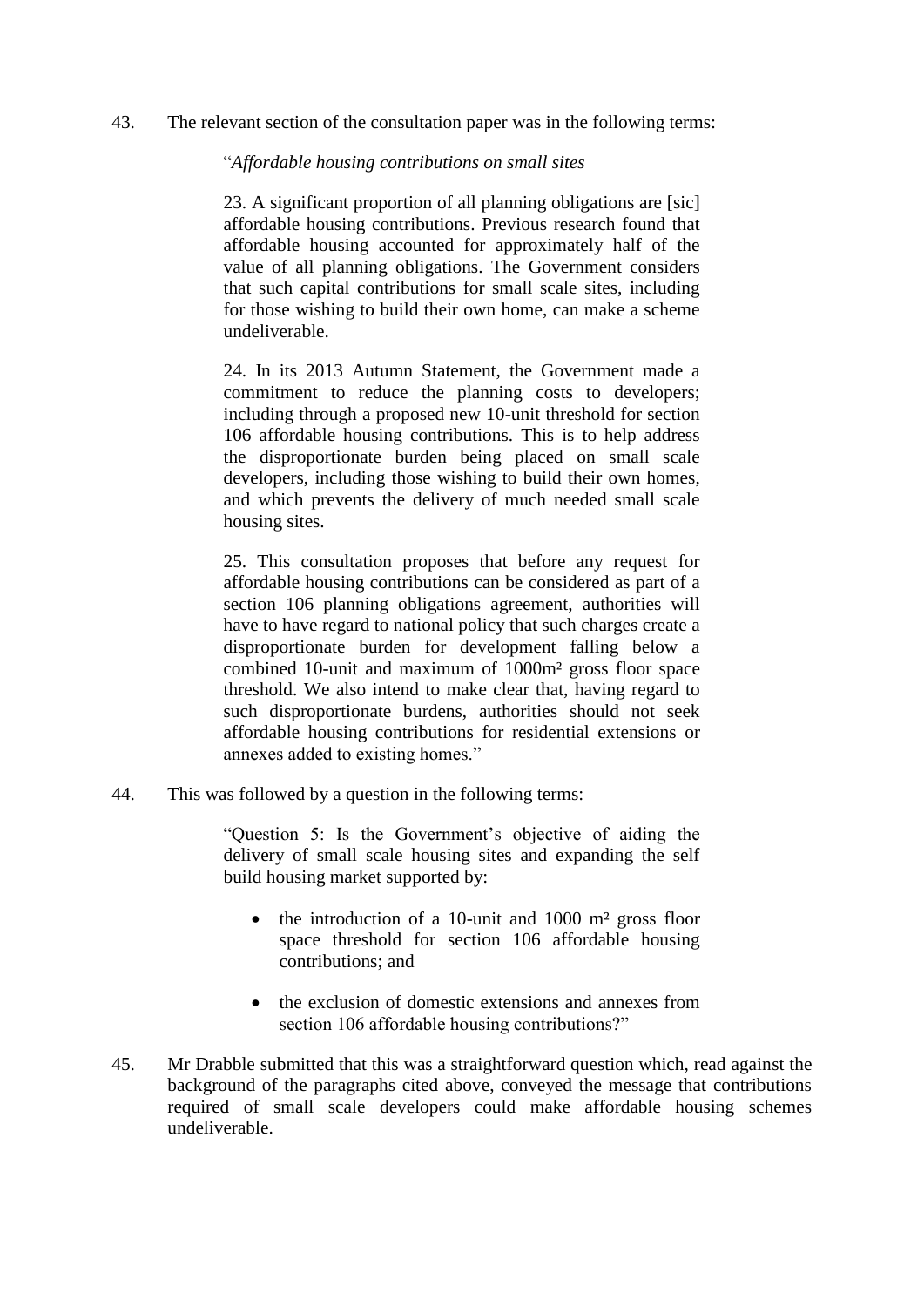- 46. Mr Drabble noted that the Response paper recorded responses from a significant number of developers citing examples of substantial up-front contributions being requested and the consequent stalling of the development of sites as a result. The amount of affordable housing contributions being sought from smaller sites was raised as a significant factor making sites economically unviable. Some responses highlighted cash flow restrictions. Local Authorities had raised issues of disproportionate impact in rural areas; the fact that other measures were already in place to help ensure that affordable housing contributions were viable; and referred to the differences between land values and development costs both nationally and from site to site. This latter point was put forward in support of a locally led approach to plan making. Those responses from LPAs and developers, which together represented about three quarters of all responses, illustrated that both sides of the argument about the new policy were capable of making intelligent contributions. The range of responses covered the field, demonstrating a fair and appropriate consultation. The judge had erred in holding to the contrary.
- 47. In relation to the fourth "Sedley criterion" Mr Drabble argued that the judge's conclusion was also wrong. The assertions of LPA consultees that the policy would have a substantial negative impact on affordable housing provision was something which the Secretary of State was obliged to have regard to. However, he was not obliged to accept those representations; the assessment of consultation responses was a matter for the Secretary of State. The judge's error was to treat the requirement to take account of consultation responses in a conscientious manner as if it were a requirement to decide the issue in accordance with those responses.
- 48. In relation to the absence of explanation as to why a threshold of 3 units was not adopted instead of one of 10 units, this demonstrated that the judge had descended into the arena improperly. A fair consultation did not require the Secretary of State to set out that level of detailed analysis or to apply it in formulating his policy.
- 49. Mr Drabble relied on the observations of Lord Woolf MR in *R v North and East Devon Health Authority ex parte Coughlan* [2001] QB 213 at paragraph 112:

"It has to be remembered that consultation is not litigation: the consulting authority is not required to publicise every submission it receives or (absent some statutory obligation) to disclose all its advice. Its obligation is to let those who have a potential interest in the subject matter know in clear terms what the proposal is and exactly why it is under positive consideration, telling them enough (which may be a good deal) to enable them to make an intelligent response. The obligation, although it may be quite onerous, goes no further than this."

- 50. Overall Mr Drabble contended that, contrary to the judge's findings, the consultation had been in terms which enabled intelligent responses to be made and that there had been a properly conscientious consideration of those responses.
- 51. Mr Forsdick submitted that, as the judge had found, the consultation document was defective. It did not identify anything other than viability considerations so that those opposed to the new policy were unaware of factors likely to be of substantial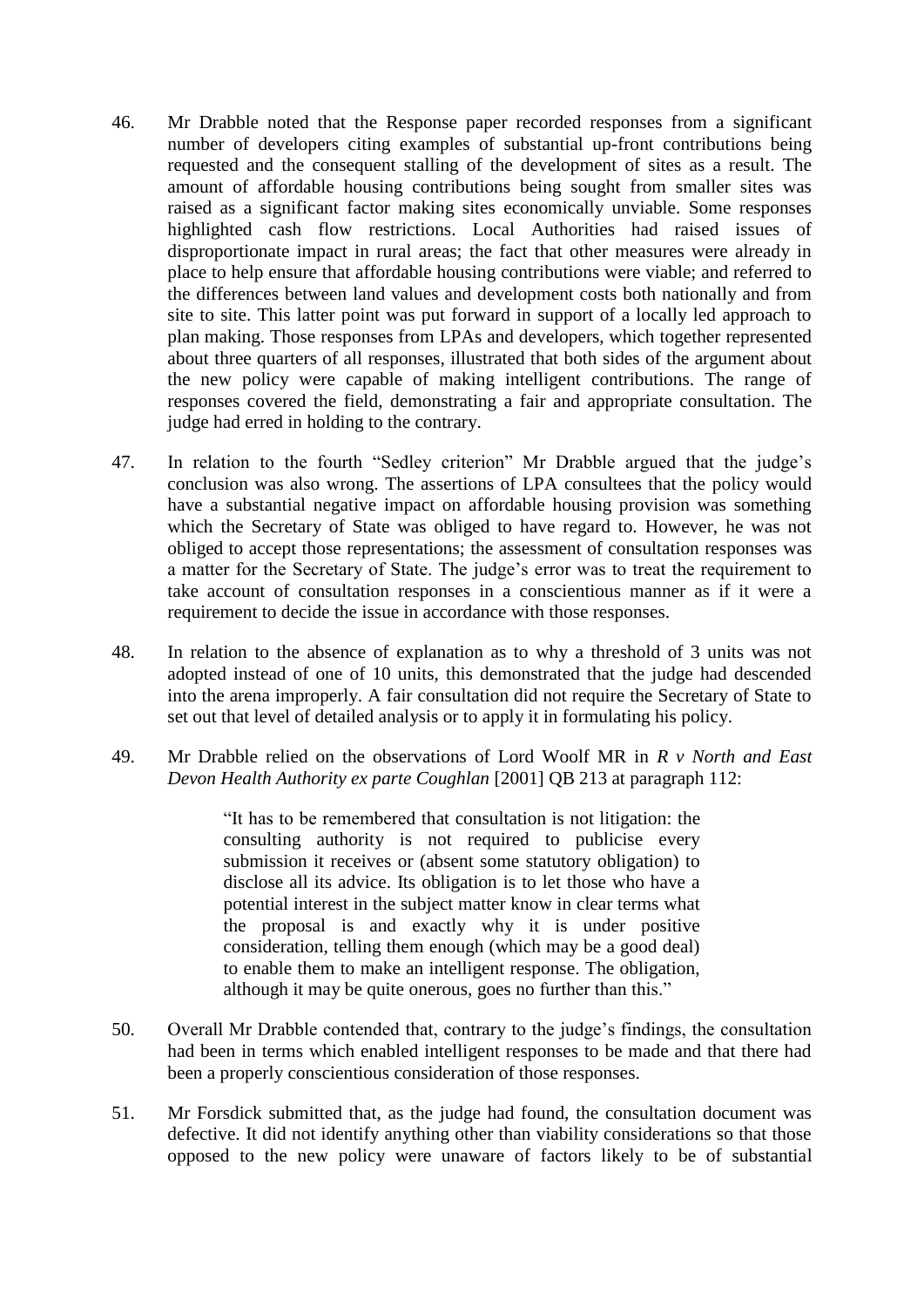importance to the decision. Thus LPAs had been deprived of the opportunity to comment on important factors bearing on the formulation of the policy.

- 52. He argued that the consultation paper failed to refer to relevant factors other than viability such as stalling of development and cash flow problems. He placed reliance on the decision in *R (London Criminal Courts Solicitors' Association) v Lord Chancellor* [2014] EWHC 3020 (Admin) where a challenge was brought to a decision on revisions to contracts which would be made available under the criminal legal aid scheme. A complaint about the consultation process was upheld based on the failure of the Lord Chancellor to disclose two independent expert reports which had been used to provide assumptions for the financial modelling which had influenced the decision under challenge which was held to amount to procedural unfairness. Failure to disclose the reports had, in the circumstances, meant that there was insufficient information to enable consultees to respond meaningfully. It was submitted that, if anything, the present consultation paper was even more flawed.
- 53. Mr Forsdick also placed some reliance on paragraphs 61 and 62 of the first witness statement of Ms Everton on behalf of the Secretary of State. Ms Everton recorded that witness statements filed on behalf of Local Authorities had responded on viability issues and urged by reference to historical data that the new threshold levels would indicate a likely loss of affordable housing provided by developer contributions in the future. She continued at paragraph 62 as follows:

"We have no basis on which to challenge the factual accuracy of any of this data, but it does not take matters any further. The driver for the changes introduced to national planning policy…was not that all small scale development was insufficiently viable to provide any contribution to affordable housing rather, it was:

a. that the small scale housing industry makes an important national contribution to the provision of new housing;

b. that industry has steadily declined (from providing nearly two thirds of new homes registered in 1989 to just over one third in 2010);

c. that disproportionate, and generally up-front, charges imposed on this sector have contributed significantly to this decline;

d. that small scale sites with planning permission are stalled because of this…"

- 54. Particular reliance was placed upon the last two matters as demonstrating the consideration of factors which had not been raised in the consultation paper and upon which LPAs would have had much to say.
- 55. Mr Forsdick then moved to the other limb of this ground, namely the obligation to give serious consideration to the product of consultation. He supported the judge's view that the Secretary of State had fallen into error in reaching a conclusion that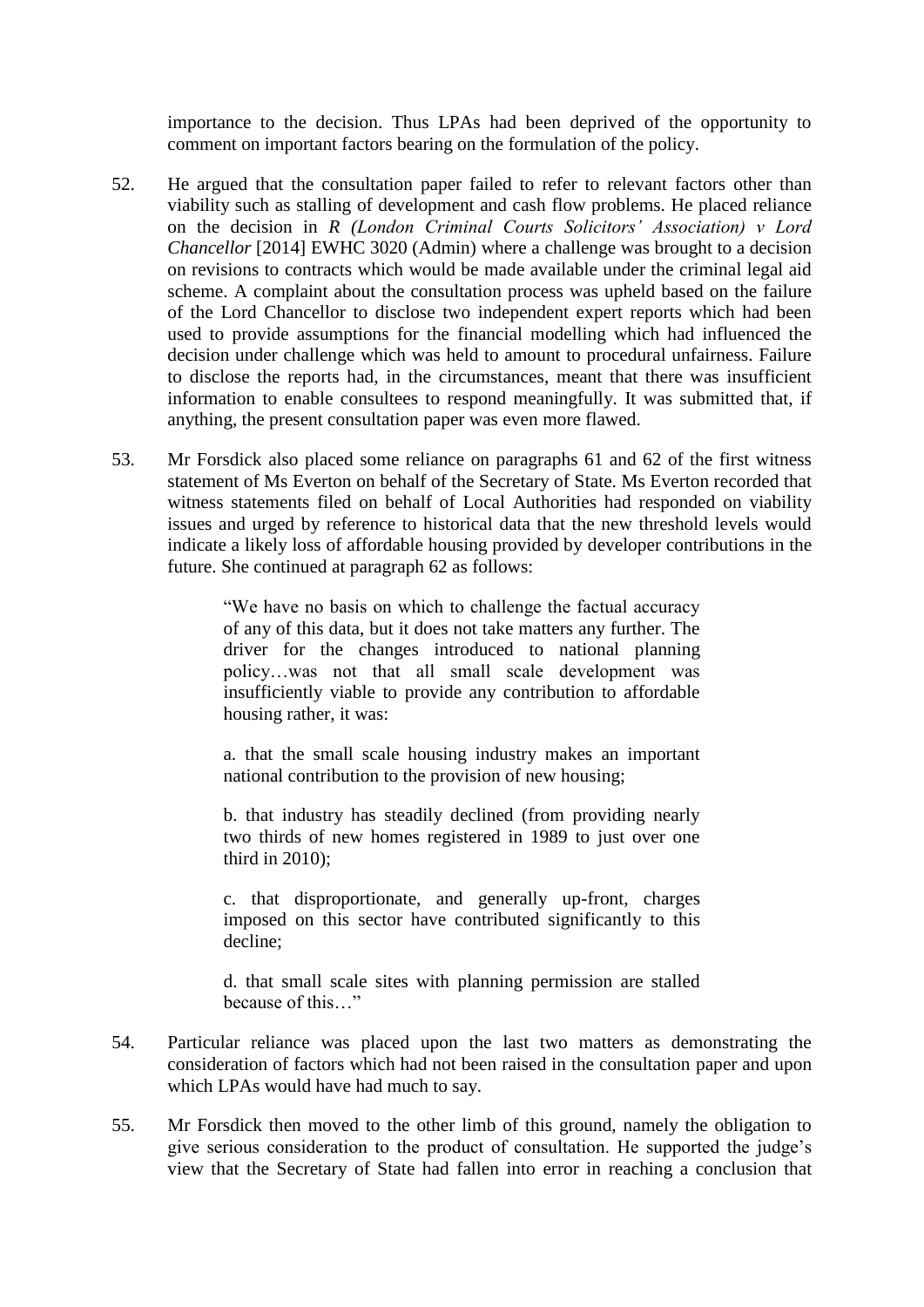there would be no adverse impact on local contributions to affordable homes and infrastructure when there had been no evidence to contradict the evidence raised by consultees. Whilst he accepted that the predicted effects of a policy are a matter primarily for the Minister he argued that a decision could not be made in the absence of any evidence to support it. Advice submitted to Ministers before the consultation had acknowledged that there was evidence suggesting a significant impact on affordable housing numbers, particularly in rural areas.

56. Although the responses to consultation had led to a lower unit threshold being applied to designated rural areas, the Response had not addressed urban areas such as Reading which were highly dependent on small sites for meeting affordable housing targets. Mr Forsdick characterised the passage at paragraph 20 of the Response as being wholly inadequate and demonstrating a failure properly to take into account responses:

> "The Government intends to strike an effective balance between providing the support and incentives which will drive up self build, small scale and brown field development without adversely impacting on local contributions to affordable homes and infrastructure."

57. What had occurred was a failure to address points of central importance which, as the judge had held, clearly offended against the fourth "Sedley principle". Accordingly, the judge had been correct.

#### *Discussion*

- 58. The essential legal principles applying to this ground were not in dispute before us. The consultation document must contain sufficient information to enable an intelligent response. Thus the consultees must know in sufficient detail not only what the proposal is, but also the factors likely to be of substantial importance to the decision, so as to enable a fair consultation process. After consultation responses have been received, the Minister must take the product of the consultation conscientiously into account. The issue, therefore, is whether the judge was in error in his application of those principles to this case.
- 59. We think that question 5 of the consultation paper is significant. It was couched in terms of breadth and generality following paragraphs 23 to 25 which themselves addressed the problem which was sought to be resolved in a broad way. We do not consider that on a fair reading those paragraphs confined the matters under consideration to strict viability issues. Nor do we agree that the phrase "disproportionate burden" would have been understood as relating solely to strict viability issues. That this is so is evident from the responses from developers who responded to the question posed by raising questions which go beyond strict viability. The fact that LPA respondents focused on viability issues is in our judgment a reflection of particular concerns which they wished to address.
- 60. A consideration of whether a non-statutory consultation process such as this contravened the requirements of procedural fairness will always be fact and context sensitive. As Burnett J (as he then was) identified in the *London Criminal Courts Solicitors' Association* case, the test is whether the process has been so unfair as to be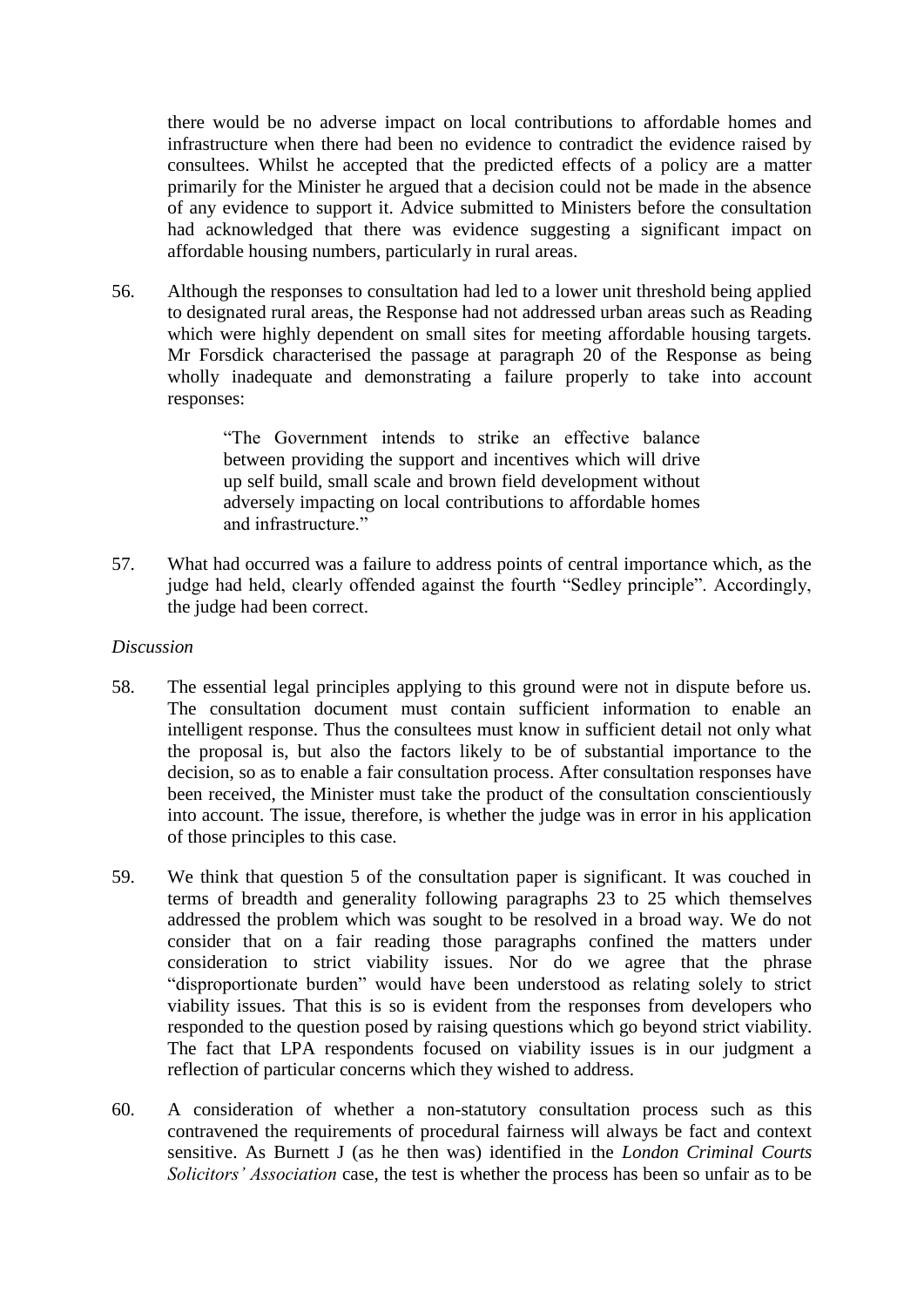unlawful. The judge's conclusion that the references to "disproportionate burden" in the consultation paper was insufficiently explained so as to misdirect the focus of responses by LPAs places much reliance on paragraphs 61 and 62 of Ms Everton's witness statement. It seems to us that a significant factor which both the judgment and the submissions of Mr Forsdick have not taken into account is that, in those paragraphs, Ms Everton is providing an analysis of and commentary upon the witness statements submitted to the court by witnesses on behalf of the respondents in support of their claim, as opposed to being a reference to the responses to consultation. This seems to us to be a significant point which detracts from the force of the argument.

- 61. Contrary to Mr Forsdick's submissions we do not regard this case as one which represents an even greater degree of unfairness than was found in the *London Criminal Courts Solicitors' Association* case. The reverse is true. That case involved a consultation on a specialist issue which was effectively rendered meaningless without the disclosure of the two expert reports which provided the necessary assumptions which underpinned the proposed measures which were the subject of consultation. In our judgment the present case is not one involving a failure to make plain and disclose fundamental detail of that order. On the contrary the relevant paragraphs of the consultation document, together with the broadly based question, did not focus narrowly on strict viability issues. The question was posed in the context of broaderbased impacts of the existing section 106 contribution regime upon small scale building developments. Insofar as the judge held to the contrary, and thus that the process was unfair, we disagree.
- 62. Turning next to the question of whether appropriate consideration was given to the consultation responses, we do not accept that that obligation translates into an obligation on the Minister to adopt the submissions made to him by respondents. In our judgment the Minister was entitled to consider the whole range of responses made to him, (together with all relevant information), and to form his own conclusion independently of the views of any particular section of consultees or indeed the views of his own advisers. The Response at paragraph 20 appears to us to represent the balance struck by the Minister after weighing up the various submissions made to him. This conclusion reflects our analysis and decision on the issue of whether the Minister erroneously regarded the impact of the new policy as "minor" as discussed under ground 4 below.
- 63. Insofar as the judge was critical of a failure of the Response document to explain why a threshold of three units was not used instead of 10 units, as had been mooted at one stage, we do not consider that is was necessary for the Secretary of State to descend to that level of particularity. The requirements of a fair consultation do not require that sort of detailed analysis of options before the Minister. As Silber J observed in *R (Maureen Smith) v East Kent Hospital NHS Trust* [2002] EWHC 2640 (Admin) at paragraph 78 "There is no obligation for a party to consult on each and every item of detail when there is a series of different models available as options." Moreover, the observations of Lord Woolf in *Coughlan* cited above reinforce this point. Those observations, it seems to us, are equally applicable to the process of consideration of consultation responses.
- 64. We therefore accept the general thrust of Mr Drabble's submissions in criticism of the judge's findings on this ground, both in terms of the fairness of the consultation and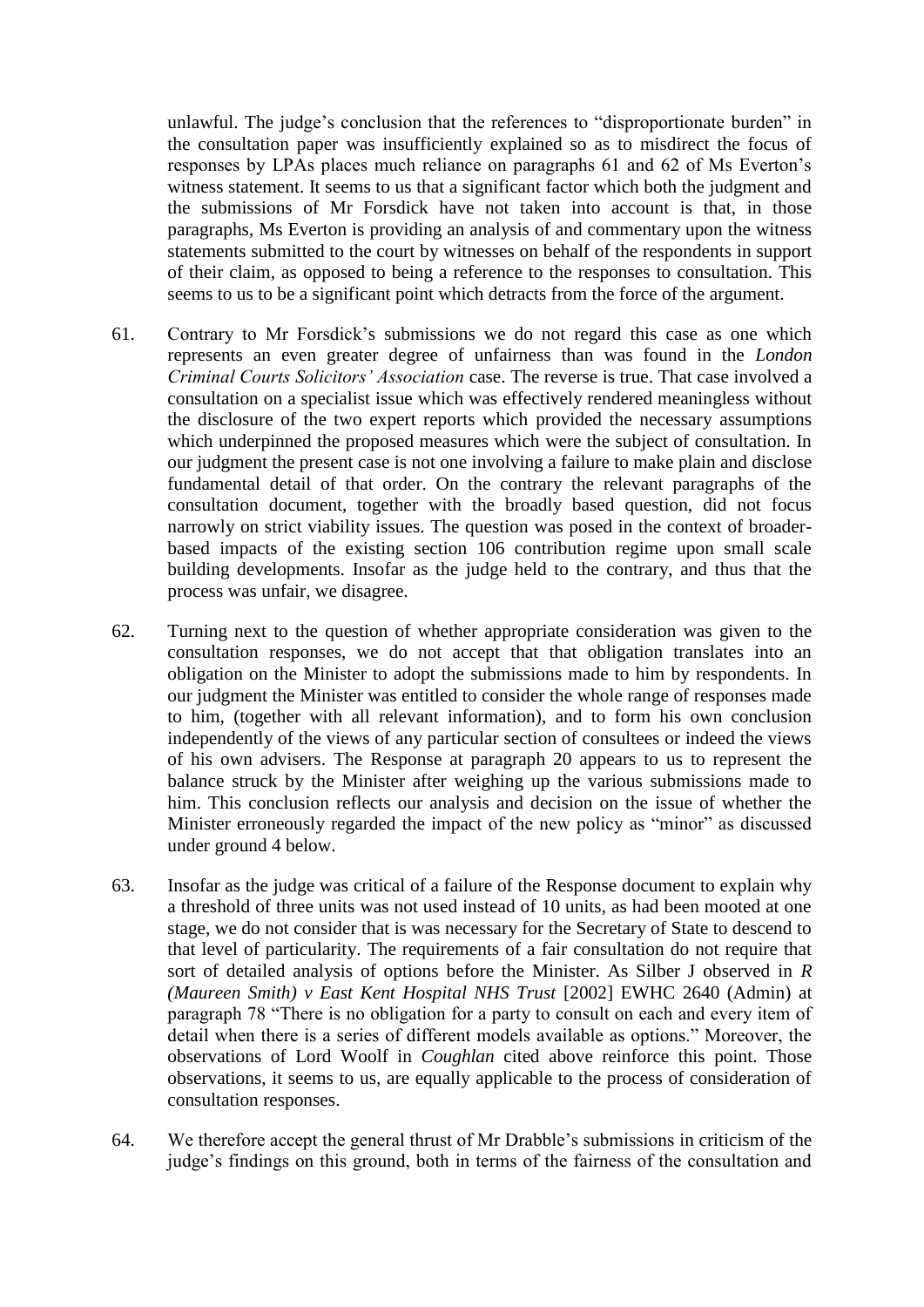the adequacy of consideration to the responses to it. We therefore sustain this ground of appeal.

### *GROUND 4: BREACH OF THE PUBLIC SECTOR EQUALITY DUTY (PSED)*

- 65. The WMS was not accompanied by any Equality Impact Assessment. In early January 2015 Islington Borough Council, (not involved in these proceedings), intimated a judicial review challenge on the basis of a failure to comply with section 149 of the Equality Act 2010. In the light of that letter the Secretary of State indicated that the decision of 28 November 2014 was being reviewed in order to address PSED.
- 66. On 5 February 2015 a formal Equality Statement was produced. On 10 February the Secretary of State announced that, having considered section 149 and the findings of the Equality Impact Assessment, he was satisfied that the policy changes announced in the WMS were compatible with the requirements of the section and, accordingly, after reconsideration he had decided to maintain the policy changes.
- 67. As is well known, section 149 requires a public authority to have due regard to matters mentioned in subsection (1)(a)-(c) including a consideration of the interests of those sharing relevant protected characteristics such as age, gender, disability and race.
- 68. The judge upheld a challenge to the WMS based on the Secretary of State's failure to comply with section 149. It is common ground that those considerations had not been addressed prior to the making of the WMS. The judge held that the subsequent exercise resulting in the Equality Statement of 5 February 2015 failed to comply with section 149 because:
	- i) Ministers did not take adequate steps to obtain relevant information in order to comply with the PSED; and/or
	- ii) The duty was not fulfilled in substance and with rigour; and/or
	- iii) Ministers did not assess the extent and risk of certain adverse impacts upon persons with protected characteristics and falling within section 149(1); and/or
	- iv) The exercise was not carried out with a sufficiently open mind.
- 69. The judge expanded upon those findings by holding that:
	- (a) The effects of one element of the policy, namely vacant building credit (which officials had previously indicated had the potential to impact upon local affordable housing contributions), did not appear to have been further considered. The Equality Statement had simply dealt with vacant building credit as part of a package with the new threshold for affordable housing and did not address the impact of this particular measure.
	- (b) The Equality Statement had wrongly downplayed the effect of the policies as "minor" on the basis that only "a small amount" of affordable housing was delivered through section 106 obligations. Some months prior to the WMS, officials had advised that the "evidence suggests a *significant impact* on affordable housing numbers" if the 10 unit threshold were to be adopted. That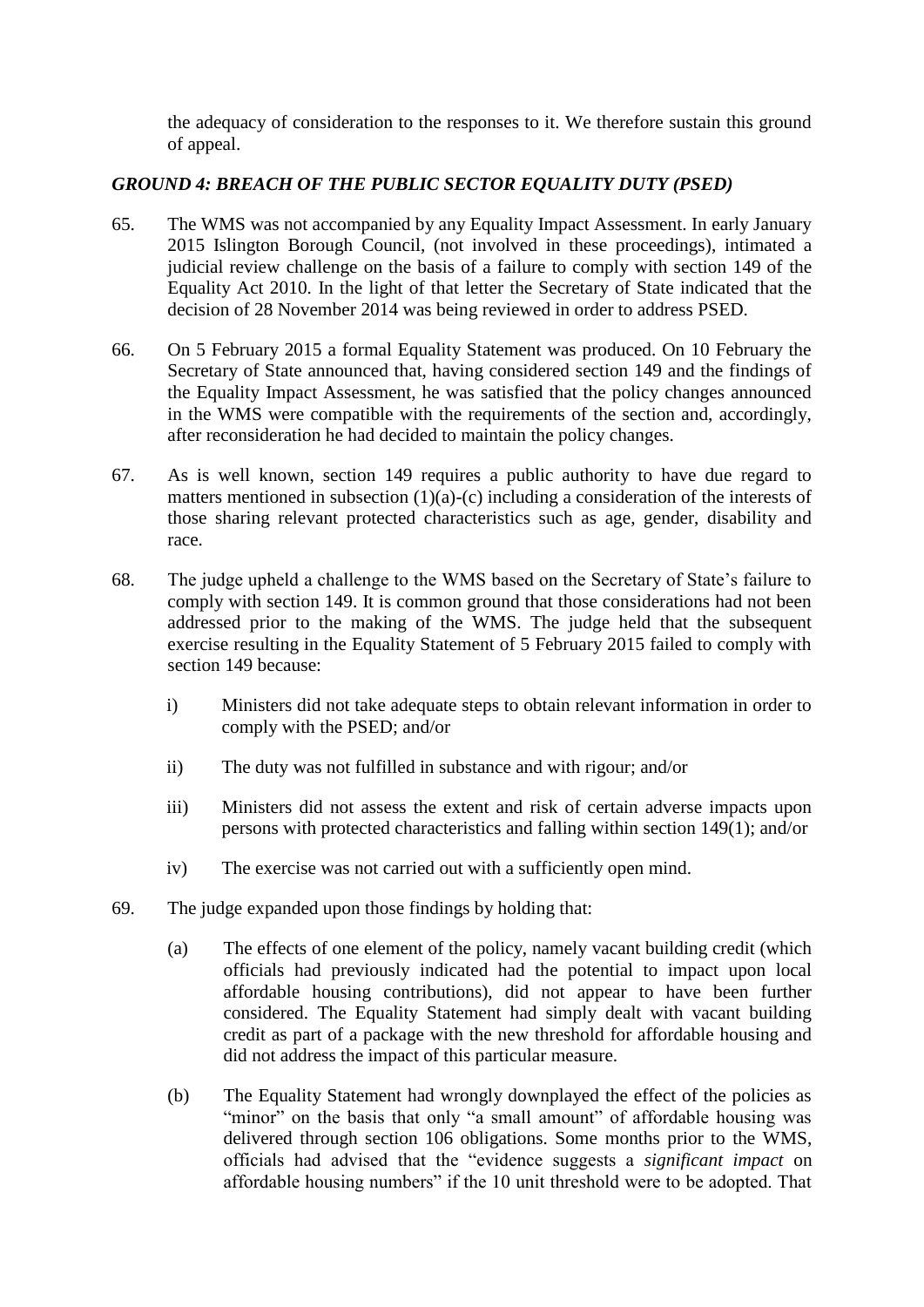advice was said to be inconsistent with the Equality Statement's assessment of the impact as "minor". The Equality Statement used the same information as had been available to officials earlier in the process. A figure of 35 per cent was used as the proportion of affordable housing provided through section 106 contributions compared to overall affordable housing. The figure of 21 per cent represented the proportion of affordable housing contributions derived from sites of 10 units or below. The judge concluded that an inconsistency on a fundamental point was demonstrated, thus indicating that the Equality Impact Assessment was carried out in order to support the WMS and was not undertaken with a sufficiently open mind.

- (c) The preceding point was further developed by reference to the fact that the conclusion of "minor" impact had been based on information relating to those occupying social housing as opposed to affordable housing which was a broader category than social housing. Accordingly, it was said that the Statement had been based on an incomplete analysis.
- (d) The Statement showed no evidence of the obtaining of information to fill gaps identified, and the timescale involved gave the impression that Ministers only relied upon information which was to hand.
- (e) In dealing with the acknowledgment based on the survey of social housing that policy changes would impact on persons with protected characteristics to a greater extent than general market housing, the Equality Statement had relied on a very broad brush point, namely that £38 billion of public and private investment would be made in relation to affordable housing in the period 2015 to 2020. This was open to two objections. Firstly, a single overall figure of investment across the whole country did not take into account the challenges facing different Local Planning Authorities, particularly those in urban areas which, in distinction to rural areas, had not been more specifically catered for in the new policy. The second objection was that the Equality Statement in referring to funding available independently of the WMS was not properly discharging the duty under section 149 to address equality impacts arising from the new policy.
- 70. It was for the reasons summarised above that the judge concluded that there was a failure to comply with section 149 and held that the appropriate remedy was to quash the order.
- 71. Mr Drabble argued that the judge's criticisms of the Equality Statement represented a highly forensic analysis of the detailed content of the statement which was inappropriate in the context of the duty imposed on decision makers under section 149 to have due regard to the need to eliminate discrimination, advance equality of opportunity, and foster good relations between persons sharing a relevant protected characteristic and those who do not. He drew attention to the observations of Underhill LJ in *R (Unison) v Lord Chancellor (No 3)* [2015] EWCA Civ 935, [2016] 1 CMLR 25 at paragraph 116 where he stated:

"I should, however, say by way of preliminary that some of Ms Monaghan's criticisms seem to me to fall into the error identified by Davis LJ in *R (on the application of Bailey) v*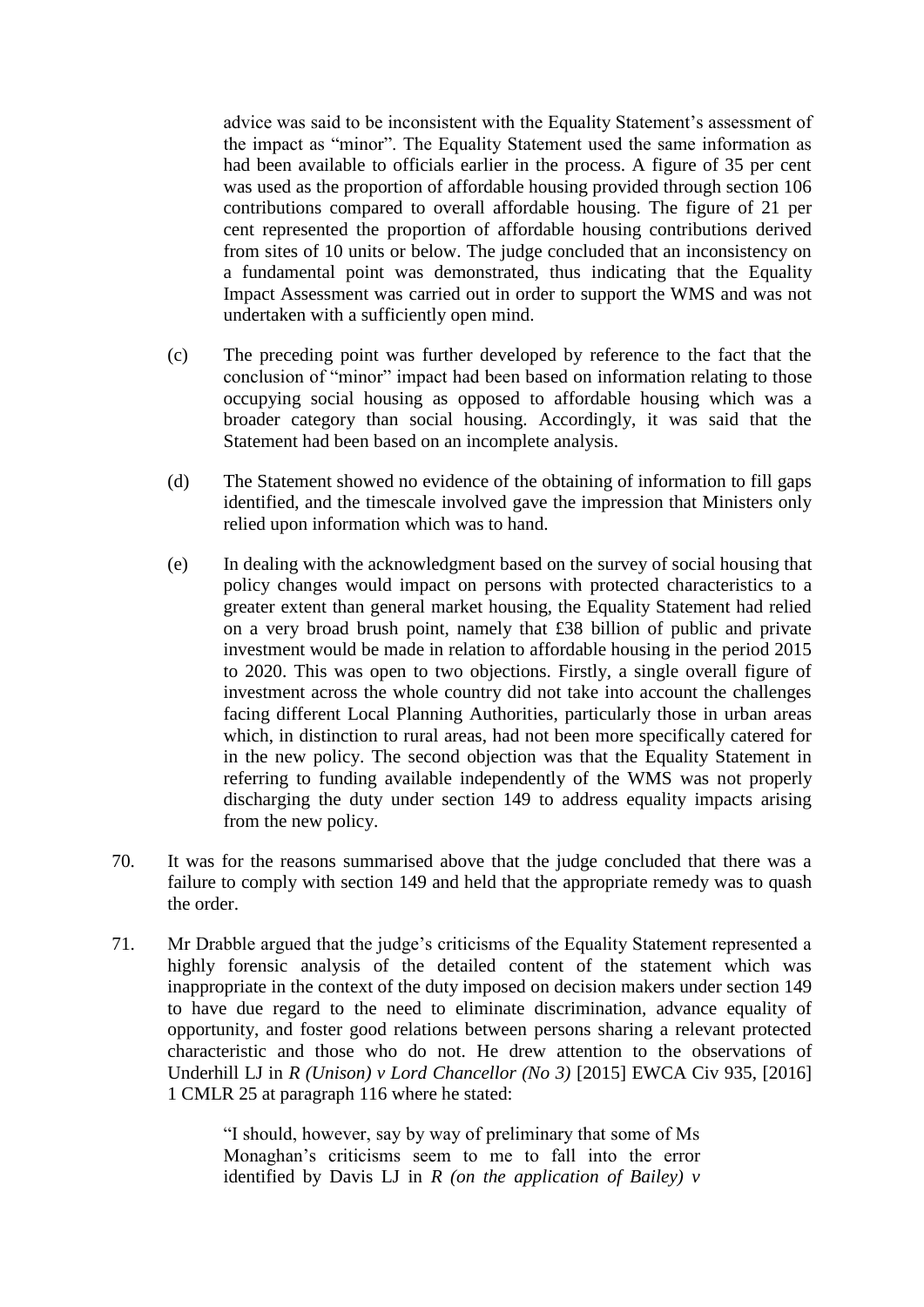*Brent London Borough Council* [2011] EWCA Civ 1586, [2012] LGR 530 of approaching an EIA as if it were a forensic document… An EIA is a working tool designed to ensure that decision makers pay due regard to (as a shorthand) the equality impact of their decisions and to act as a record that they have done so or at least that those impacts have been drawn to their attention. It will not typically be drafted by lawyers, nor typically should it be. To the extent that views are expressed on matters requiring assessment or evaluation the court should go no further in its review than to identify whether the essential questions have been conscientiously considered and that any conclusions reached are not irrational. Inessential errors or misjudgements cannot constitute or evidence a breach of the duty."

72. Mr Drabble additionally referred us to *Bracking v Secretary of State for Work and Pensions* [2013] EWCA Civ 1345 where McCombe LJ at paragraph 78 set out principles for determining compliance with the PSED:

> "The concept of "due regard" requires the court to ensure that there has been a proper and conscientious focus on the statutory criteria, but if that is done, the court cannot interfere with the decision simply because it would have given greater weight to the equality implications of the decision than did the decision maker. In short, the decision maker must be clear precisely what the equality implications are when he puts them in the balance, and he must recognise the desirability of achieving them, but ultimately it is for him to decide what weight they should be given in the light of all relevant factors. If Ms Mountfield's submissions on this point were correct, it would allow unelected judges to review on substantive merits grounds almost all aspects of public decision making."

73. Mr Drabble submitted that the judge's detailed analysis fell into the error identified in the last sentence of paragraph 78 of *Bracking* and that his assessment of the alleged failings in the Equality Statement was in fact a disagreement with its merits. He emphasised that the obligation upon a decision maker was to pay due regard to the equality impact in making a decision; there was no requirement to carry out a detailed mathematical exercise in relation to potentially impacted groups. The Secretary of State had sufficiently complied with his duty by considering the impact on protected groups. The Equality Statement had identified adverse impacts on them in its assessment that 21 per cent of affordable housing contributions were derived from sites of 10 units or below, and by acknowledging that the policy changes would impact on persons with protected characteristics occupying social housing to a greater extent that the general market. The approach and analysis of the Equality Statement represented compliance with the process required by section 149. The conclusions to be drawn were a matter for the Secretary of State, not for the judge. Overall, the judge's approach had wrongly amounted to an impermissible trespass into the territory of the substantive merits.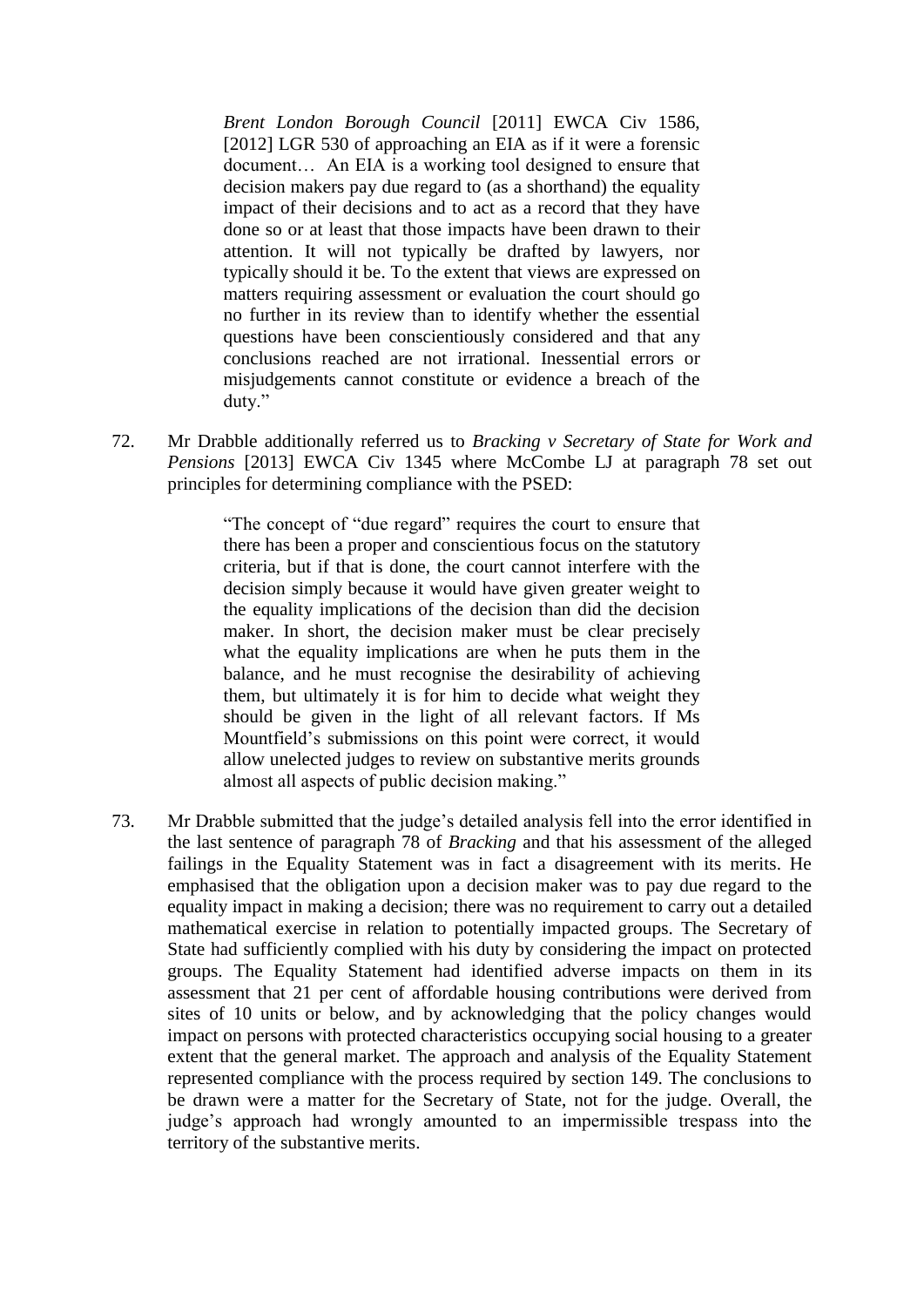- 74. Mr Forsdick sought to uphold the judge's ruling. His argument had two main strands. The first strand involved a submission that the Equality Statement demonstrated a failure to comply with section 149. The second strand urged that the consideration of equality impacts should be an important part of the decision making process, so that a post-decision Equality Assessment should not be permitted to remedy an initial failure to carry out such an exercise. To permit this would be to put the process the wrong way round and to permit ex post facto validation of incompletely formed decisions. Some analogy was drawn with the position where a court or tribunal gives reasons after a complaint has been raised that no or insufficient reasons for a decision have been given.
- 75. Mr Forsdick argued that the judge's approach, characterised by Mr Drabble as an improperly detailed forensic analysis, was justified and necessary since it revealed flaws in the fundamental logic of the Secretary of State's position and thus demonstrated that section 149 had been complied with. He sought to support the matters relied upon by the judge. As to the vacant building credit, this was relevant because it would have an impact on the provision of affordable housing in urban areas. Since protected groups were over-represented in those who required affordable housing the impact upon them in terms of access to affordable housing raised section 149 considerations. The Equality Statement had made no, or scant, reference to the impact of this aspect of the new policy, and thus the statutory duty had not been discharged.
- 76. Mr Forsdick's principal challenge, however, related to the view that the overall impact of the new policy on affordable housing supply would be "minor". Whilst the Minister's judgement was undoubtedly a matter for him, his conclusion could not be sustained because, although he had recognised impacts of his policy on protected groups, he had then gone on to judge that impact in the context of the total provision for affordable housing when he should have focused upon the impact of this particular policy. Other policies should be viewed as irrelevant for the purpose of the Impact Assessment. It was this approach that led to the conclusion of "minor" impact and which did not represent a true section 149 evaluation. This erroneous "high level" approach was inconsistent with the PSED and was compounded by a failure by the Minister properly to inform himself on the central issue of the impact of this policy on protected groups. Matters relied on demonstrated an insufficiently rigorous approach and an insufficiently open mind. Accordingly, the judge had been correct in his approach and analysis.
- 77. Mr Forsdick's second strand placed reliance upon the observations of Buxton LJ in *R (C (a minor)) v Secretary of State for Justice* [2008] EWCA Civ 882, [2009] QB 657. This case concerned the failure to carry out a Race Equality Impact Assessment (REIA) in the context of rules promulgated in relation to the treatment and discipline of secure training centre trainees without the benefit of such an Assessment. At paragraph 49 after observing that leading judges had stressed the importance of REIAs as an instrument in guarding against race discrimination, and the importance of compliance with the requirement to obtain them when required as opposed to a rear guard actions following a concluded decision, Buxton LJ continued:

"In the present case, absence of an REIA was the result not of inattention but of a mistake made by the Secretary of State…In my view it sent out quite the wrong message to public bodies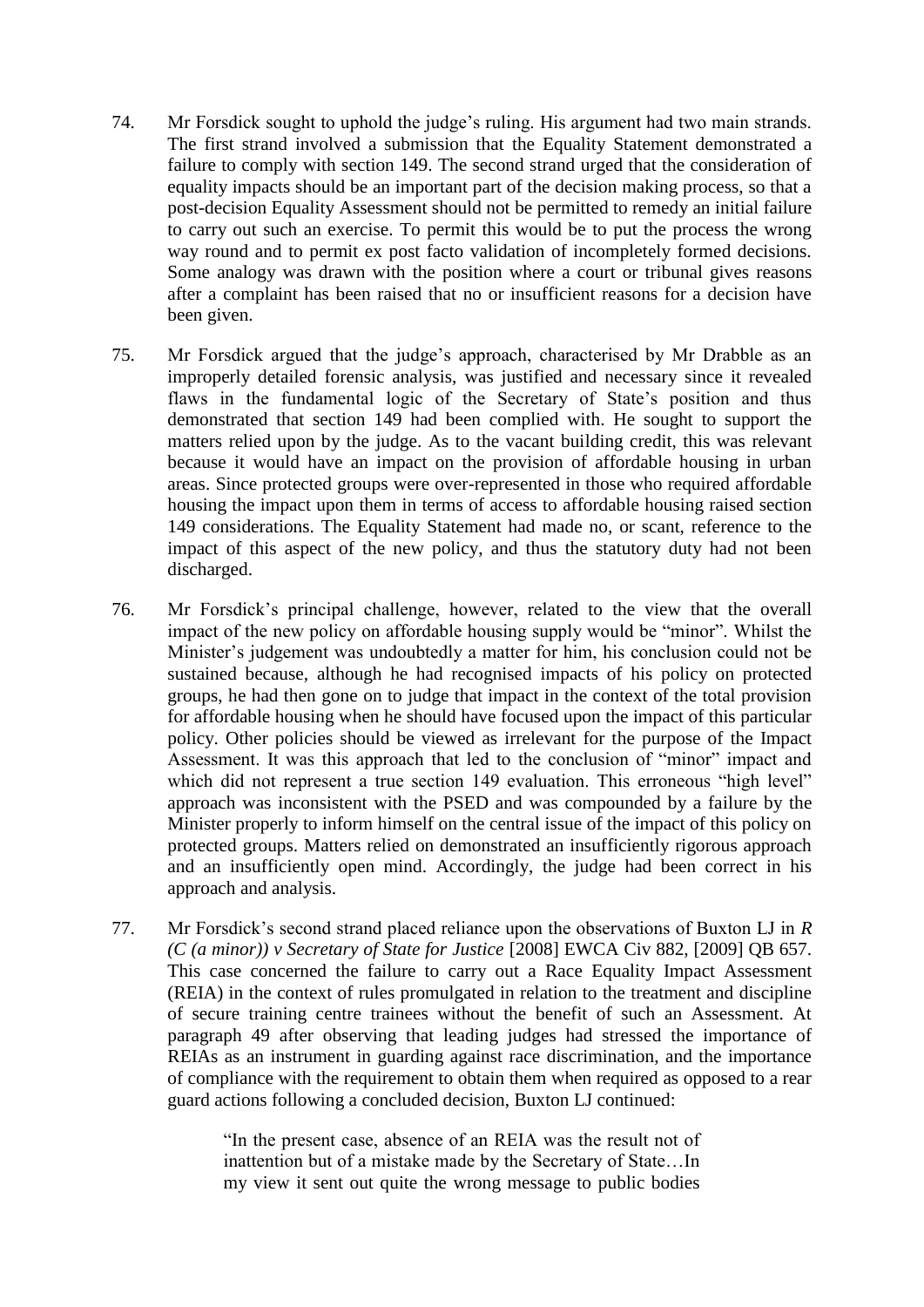with responsibilities under section 71 to allow that deficit to be cured by a review only undertaken 8 months after the Amendment Rules have been laid, and in the face of an adverse court decision [the Divisional Court]; and only completed a year after the Amendment Rules were laid, and 4 days before the hearing in this court…I do not of course in any way doubt the good faith of the grade 7 civil servant who has produced a REIA that demonstrates that PCC is not applied in a discriminatory fashion. But as a matter of principle it cannot be right that a survey that should have been produced to inform the mind of Government before it took the decision to introduce the Amendment Rules was only produced in order to attempt to validate the decision that had already been taken."

78. Buxton LJ then went on to consider whether the Amendment Rules should be quashed. At paragraph 54 he continued:

> "It continues to be of the first importance to mark that failure by an appropriate order. That an REIA has now been produced more than a year after it should have been is by no means conclusive on this issue of principle, granted the unsatisfactory conditions under which that work was undertaken. Miss Lieven pointed out that despite this court's strictures in the *BAPIO case* [2007] EWCA Civ 1139 it did not interfere with the refusal of the trial judge to quash the regulations. But that was a case where the mistake had been realised and corrected before the matter came to court and was the subject of a proper apology. Neither of those things is true in this case."

79. Accordingly, argued Mr Forsdick, since a properly considered Equality Statement should inform the making of policy, one created retrospectively should not be acceptable.

#### *Discussion*

80. We begin by considering the Equality Statement itself. It begins at section 2 with a statement that, in order to ensure compliance with its obligations under the PSED, the Government is "reconsidering" a number of measures to reduce disproportionate costs placed on smaller developments. Section 3 refers to the fact that an earlier Equality Statement relating to measures introduced in 2013 recognised that policies on the provision of market and affordable housing have the potential to impacts on protected groups – either positively or negatively. Section 6 refers to data for groups in relation to age, disability and race which showed greater representation in social housing for those groups than in all housing types. Section 7 noted a high percentage of some groups sharing protected characteristics in social housing when compared to the percentage of overall housing in England. This was particularly the case for disabled people/long term sick, and the ethnic minorities. Any reduction in affordable housing "may therefore impact on such groups". There was then some disclosure of data which showed, when taken with other data, that adverse impacts on protected groups by reason of the new policy would occur in cases which represented part of the 21 per cent of affordable housing contributions derived from sites of 10 units or less. That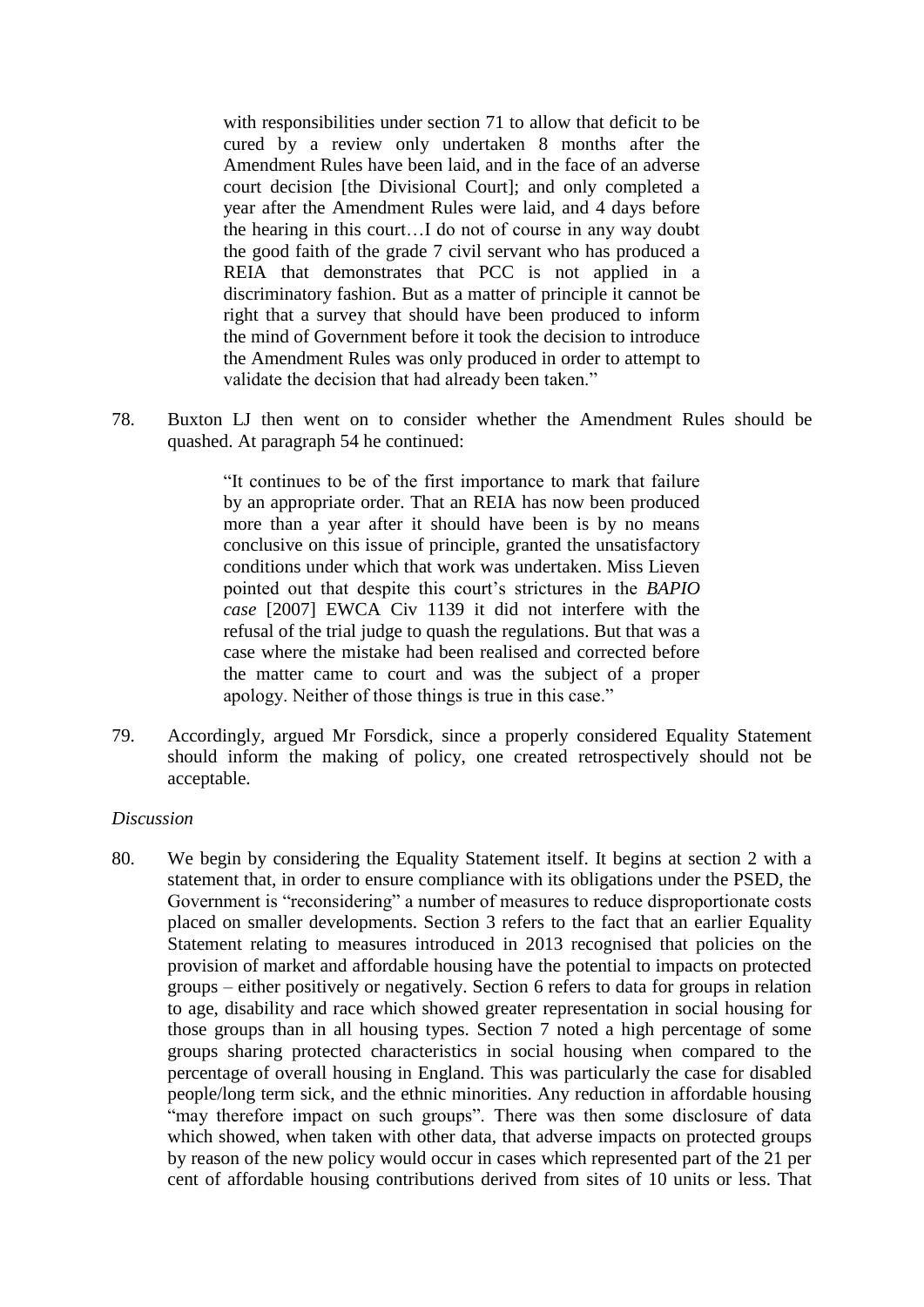figure of 21 per cent is a percentage of the 35 per cent figure which represents the proportion of affordable housing provided through section 106 contributions compared to the total amount of affordable housing.

81. The Statement then continued:

"This policy may result in some local reduction in affordable housing in relation to the affordable housing threshold, including annexes and extensions, and the vacant building measure. Our assessment of the data shows that this is a minor element and as stated above the Government over the next Parliament, will be building more new affordable homes than during any equivalent period in the last 20 years."

#### 82. Section 10 stated:

"We do not consider that this policy will have a negative impact on discrimination, fostering good relations or advancing equality of opportunity. Delivery of the Government's affordable housing targets is providing local areas access to more affordable homes, benefiting local communities and local economic growth. Data shows that 1-2 jobs are supported per dwelling built. Groups that share protected characteristics will also benefit as a result of this.

This policy may impact on the delivery of affordable homes. However statistics show that the Government is on track to deliver 170,000 new affordable homes between 2011-2015. A further £38 billion public and private investment will help ensure another 270,000 new affordable homes are provided between 2015-2020. This means over the next Parliament we will build more new affordable homes than during any equivalent period in the last 20 years. The majority of which is delivered through national funding, with section 106 contributions making up a small proportion of the overall target."

- 83. It seems to us that this Statement demonstrated a consideration of the potential for adverse impacts on protected groups. The requirement to pay due regard to equality impact under section 149 is just that. It does not require a precise mathematical exercise to be carried out in relation to particular affected groups or, for example, urban areas as opposed to rural areas. The Assessment undoubtedly acknowledged the effect of the proposals upon protected groups but sought to place that in context by reference to other policies impacting on affordable housing.
- 84. A significant difference between the arguments presented to us related to the question of whether it was legitimate to have regard to other policies in the field of affordable housing. It seems to us that to assess the new policy without reference to other policies which are germane would be to adopt too narrow an approach. Viewed in this light, the prospect of an impact within the 21 per cent cohort was properly viewed as "minor" in the context of affordable housing overall. The judge's finding that there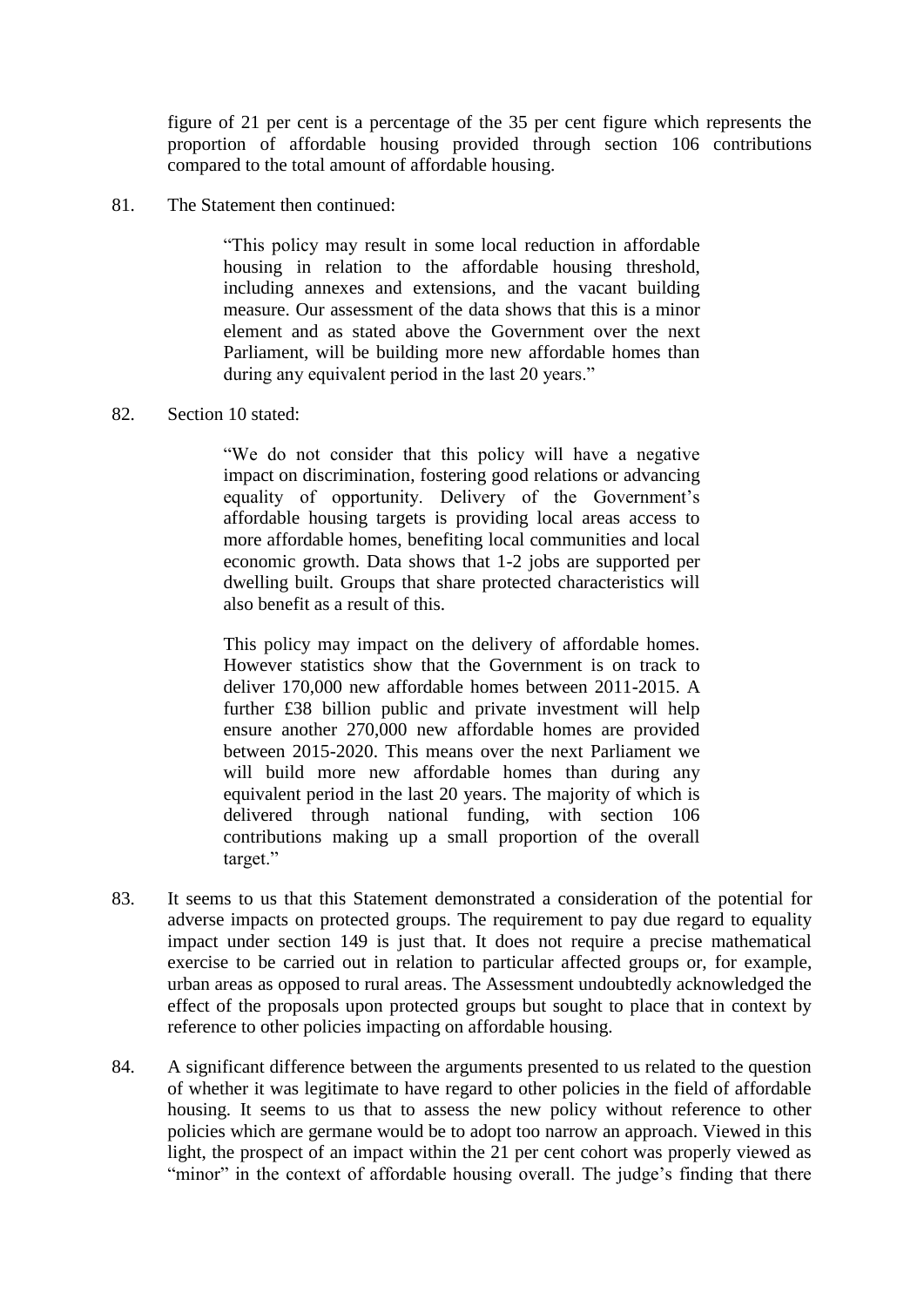was an inconsistency between the use of the word "minor" and the assessment of "significant impact" within the 21 per cent cohort was not justified. When the broader picture of overall affordable housing provision was considered, the use of the word "minor" was not inappropriate. It represented the Minister's assessment of the weight to be given to the equality considerations in the light of all relevant factors in accordance with *Bracking*.

- 85. Whilst it may fairly be said that the Equality Statement takes a relatively broad brush approach as compared to the exercise urged by the respondents and adopted by the judge, we consider that compliance with the terms of section 149 was achieved by what was done in this case. Insofar is the judge adopted a more stringent and searching approach to the Equality Statement we consider that he was in error.
- 86. That finding does not dispose of this issue, since it is necessary to address the second strand of Mr Forsdick's argument. We have to consider the effect of the failure to consider section 149 at the right time in the light of our conclusion that the eventual Equality Statement satisfies the statutory requirements. A reading of Buxton LJ's comments at paragraph 49 of *C* might appear to favour the quashing of the decision solely by reason of the fact that the Equality Statement was not prepared as part of the decision, and post-dated it. However, reference to paragraph 54 of *C* shows that late preparation of the Assessment is not necessarily conclusive on the question of whether quashing the decision should automatically follow. There seems to us to be some degree of tension between paragraphs 49 and 54, and there have been situations in which this court has not quashed a decision, notwithstanding a failure to address equality impacts at the correct point in time.
- 87. Nothing we say should be thought to diminish the importance of proper and timely compliance with the PSED. But we have strong reservations about the proposition that the court should necessarily exercise its discretion to quash a decision as a form of disciplinary measure. During the course of argument, Mr Forsdick accepted that if an Assessment, subsequently carried out, satisfied the court, there would be no point in quashing the decision if the effect of doing that and requiring a fresh consideration would not have led to a different decision. We think this was a correct concession. The court's approach should not ordinarily be that of a disciplinarian, punishing for the sake of it, in these circumstances. The focus should be on the adequacy and good faith of the later Assessment, although the court is entitled to look at the overall circumstances in which that Assessment was carried out. In the case of *C* a particularly dilatory state of affairs was identified which was of importance to the exercise of the court's discretion as to remedy. The decision in *BAPIO* appears to represent the other end of the spectrum. The present case falls somewhere between the two on that spectrum. We do not think that *C* necessarily demonstrates that an order quashing the decision must follow.
- 88. The judge came to his conclusion based on his assessment that section 149 was not satisfied. We have come to a different conclusion on that issue, and are thus free to consider afresh whether it is necessary to quash the decision as opposed to granting declaratory relief. In the circumstances, where bad faith is not suggested, and where we have concluded that the Equality Statement was not inadequate, it seems to us that considerations of a purely disciplinary nature are insufficient to warrant the quashing of the decision in this case. Accordingly, we uphold the appeal based on ground 4.